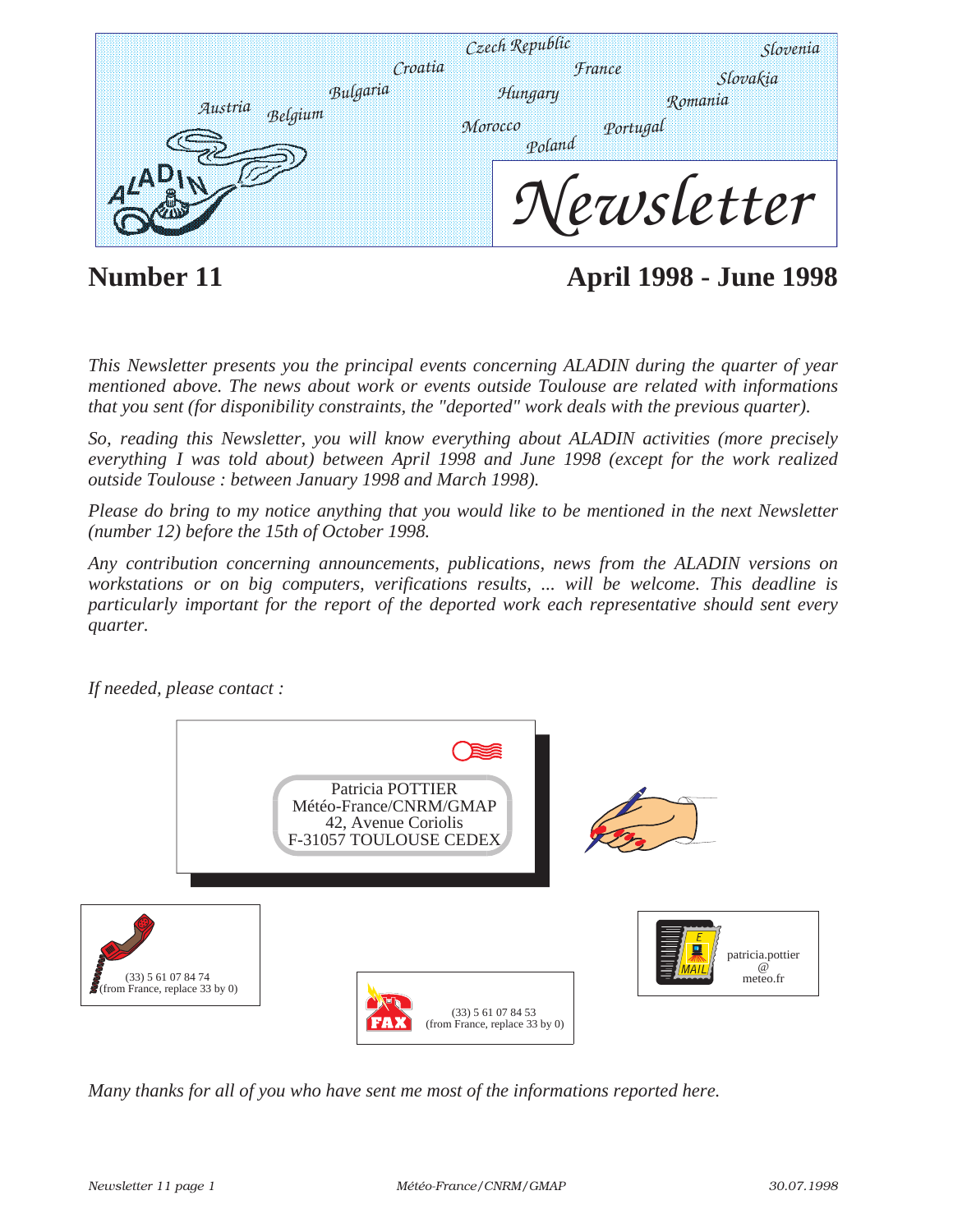# **Contents**

| $\overline{\mathbf{3}}$                                                                          |
|--------------------------------------------------------------------------------------------------|
| 3                                                                                                |
| $\overline{4}$                                                                                   |
| $\overline{4}$                                                                                   |
| 5                                                                                                |
| 1. ALADIN Workshop on "Exploitation and future development of the NWP model ALADIN" held in      |
| 5                                                                                                |
| 2. ALADIN Mini-Workshop on "Data Assimilation" held on Toulouse on June 8-12th, 1998<br>6        |
| 7                                                                                                |
| 7                                                                                                |
| 5 "Atelier de Modélisation de l'Atmosphère" to be held in Toulouse on December 8-10th, 1998<br>7 |
| 8                                                                                                |
| Money Funding asked for some cooperations based on the ALADIN project<br>8                       |
|                                                                                                  |
| 8                                                                                                |
| 8                                                                                                |
| 9                                                                                                |
| 9                                                                                                |
| 9                                                                                                |
| 9                                                                                                |
| 9                                                                                                |
| 9                                                                                                |
| 10                                                                                               |
| 10                                                                                               |
| 11                                                                                               |
| 11                                                                                               |
| 11                                                                                               |
| 11                                                                                               |
| 11                                                                                               |
| 11                                                                                               |
| 11                                                                                               |
| 11                                                                                               |
| 12                                                                                               |
| 12                                                                                               |
| 12                                                                                               |
| 13                                                                                               |
| 13                                                                                               |
| 13                                                                                               |
| 14                                                                                               |
| -14                                                                                              |
| 14                                                                                               |
| 16                                                                                               |
| 17                                                                                               |
| Participations in the ALADIN project : Deported developments during the first<br><b>18</b>       |
|                                                                                                  |
| 18                                                                                               |
| 19                                                                                               |
| 19                                                                                               |
| 19                                                                                               |
| 19                                                                                               |
| 19                                                                                               |
| 19                                                                                               |
| 20                                                                                               |
| 20                                                                                               |
| 20                                                                                               |
| 20                                                                                               |
| 21                                                                                               |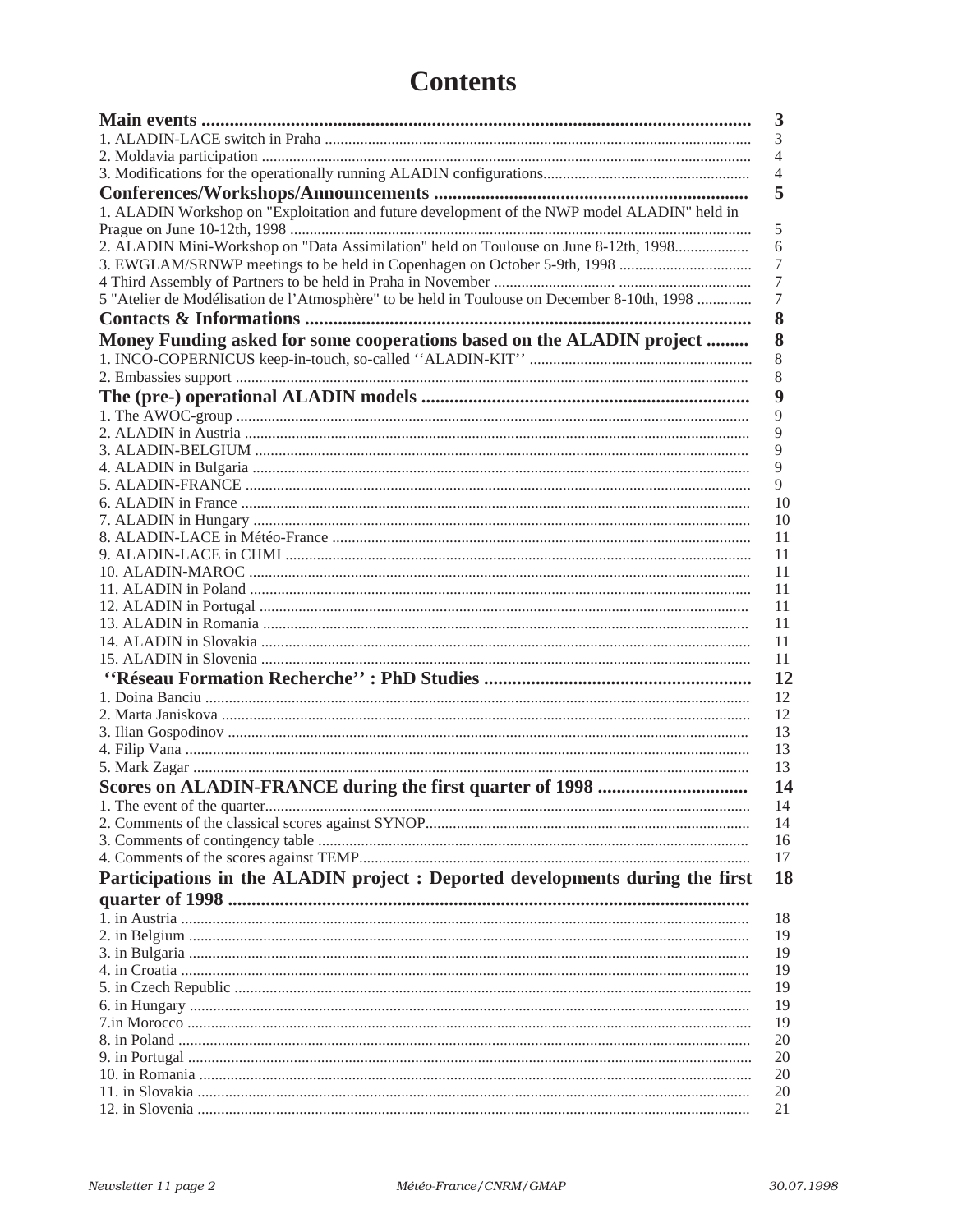|                                                                                        | 21 |
|----------------------------------------------------------------------------------------|----|
| Participations in the ALADIN project : ALADIN developments in Toulouse                 | 21 |
|                                                                                        |    |
|                                                                                        | 21 |
|                                                                                        | 23 |
|                                                                                        | 25 |
|                                                                                        | 26 |
|                                                                                        | 26 |
|                                                                                        | 27 |
|                                                                                        | 28 |
| 4. Total participation : breakdown of the Toulouse/Deported person.months by countries | 29 |
|                                                                                        | 30 |

### **Main events**

*1. ALADIN-LACE switch in Praha : a report live from Radmila Bubnova*



ALADIN/LACE quits Toulouse and and starts its new stage in Prague.



The operational switch of ALADIN/LACE from the computer Cray J916/12 in Toulouse to the RC LACE Computing Center in Prague equiped by NEC SX4/3A went smoothly on 20 June 1998 for 12 UTC run. The operational suite in Toulouse was stopped the following day, the last run took place for data from 21 July 1998 00 UTC.

The switch took place after only three weeks of parallel test runs in Prague and Toulouse, due to the late delivery of telecommunication lines. Therefore some 'teething' problems are unavoidable, at least till the end of summer.

The porting library cycle was the one with the label AL08T3/CY18T3, so the same on both Cray and NEC machines, the model configuration was kept also the same for the porting.

The available products from ALADIN/LACE were nearly all kept except the obsolete coarse resolution lat/lon Prague II list, so their resume is as follows:

- surface fluxes with output frequency of 3 hours;
- Emde list of 45 upper air 'urgent' fields every 6 hours;
- Emde list of 47 upper-air 'non urgent' fields every 6 hours;
- pseudo-TEMP messages computed every 3 hour sent by email;
- 'movie' pseudo-satellite file;
- 22 RETIM I charts;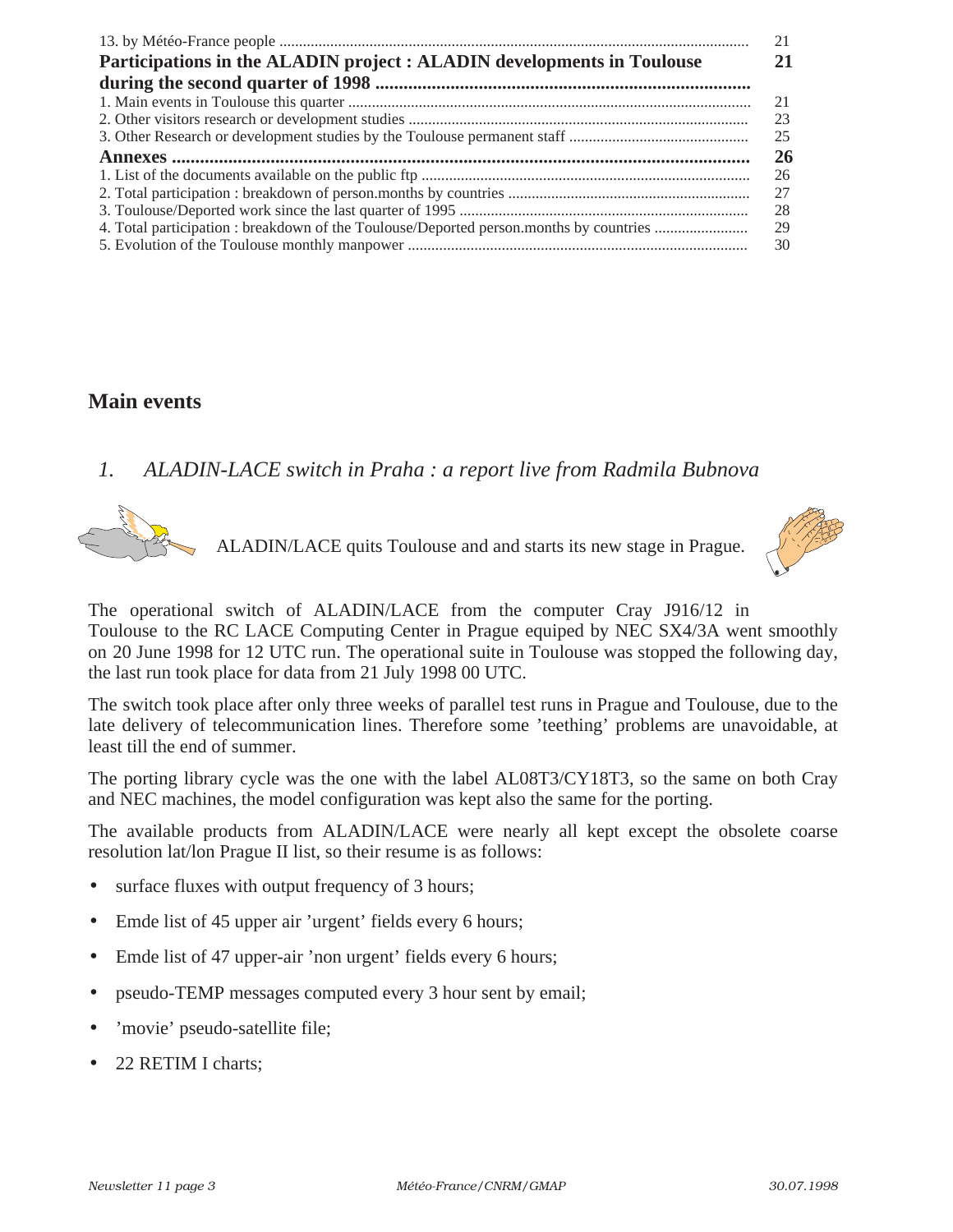- individual national subdomain coupling files available from ftp server by internet with 6 hour frequency;
- raw data (every 6 hour raw data are sent for archiving).

Additionally, the envelope coupling files are despatched to the Members via TelArc, with frequency of 6 hours, which provides more stable conditions for national applications of ALADIN in Member countries.

Concerning the new telecommunication backbone by IBM GN, the lines are going to be hopefully stabilised but some perturbations cannot be still excluded. Under good telecommunication conditions, the ALADIN/LACE suite is finished on NEC a half an hour earlier than on Cray in Toulouse. But with the planned increase of resolution in September the timings will change.

The excellent job on the operational switch has been done by teams in Prague and in Vienna.

The structure of RC LACE personnel has been changed as well, the so-called Toulouse Team has been replaced by the Prague Team, the Management Group has got also reorganised and so on. More about RC LACE can be found on the http address *www.chmi.cz/meteo/ov/lace* once some time is found to update these web pages.

### *2. Moldavia participation*



Last April, the Hydrometeo Service of the Republic of Moldavia decided to participate to the ALADIN project jointly with the colleagues from Romania. In order to take advantages of the experience of the Romanian team of working under ALADIN project, two Moldavian colleagues have been directed to Bucarest for probation. Moldavia will appear in ALADIN statistics next quarter (statistics updated at the end of September including deported work updated at the end of June).

### *3. Modifications for the operationally running ALADIN configurations*

In order to better use the resources of the Fujitsu VPP in Toulouse, ARPEGE resolution will change soon (probably late August) : T199 (instead of T149), 31 levels (instead of 27), smaller mesh-size at



the central point (19.1 km instead of 25.4). At the same time, the size of the ALADIN-FRANCE domain will be increased and its grid mesh will decrease from 12.7 to 9.9 km.

One of these changes will have an impact on the operationally running deported ALADIN models (depending on the configurations : coupling with ARPEGE or ALADIN-FRANCE files). Different alternatives could be chosen to face these changes, with more of less work to be realized in Toulouse and in every operationally working ALADIN partners.

Summer holiday will hence be study holiday for unfortunate ALADIN contact points for operational or pre-operational applications and the affected members of the Toulouse team.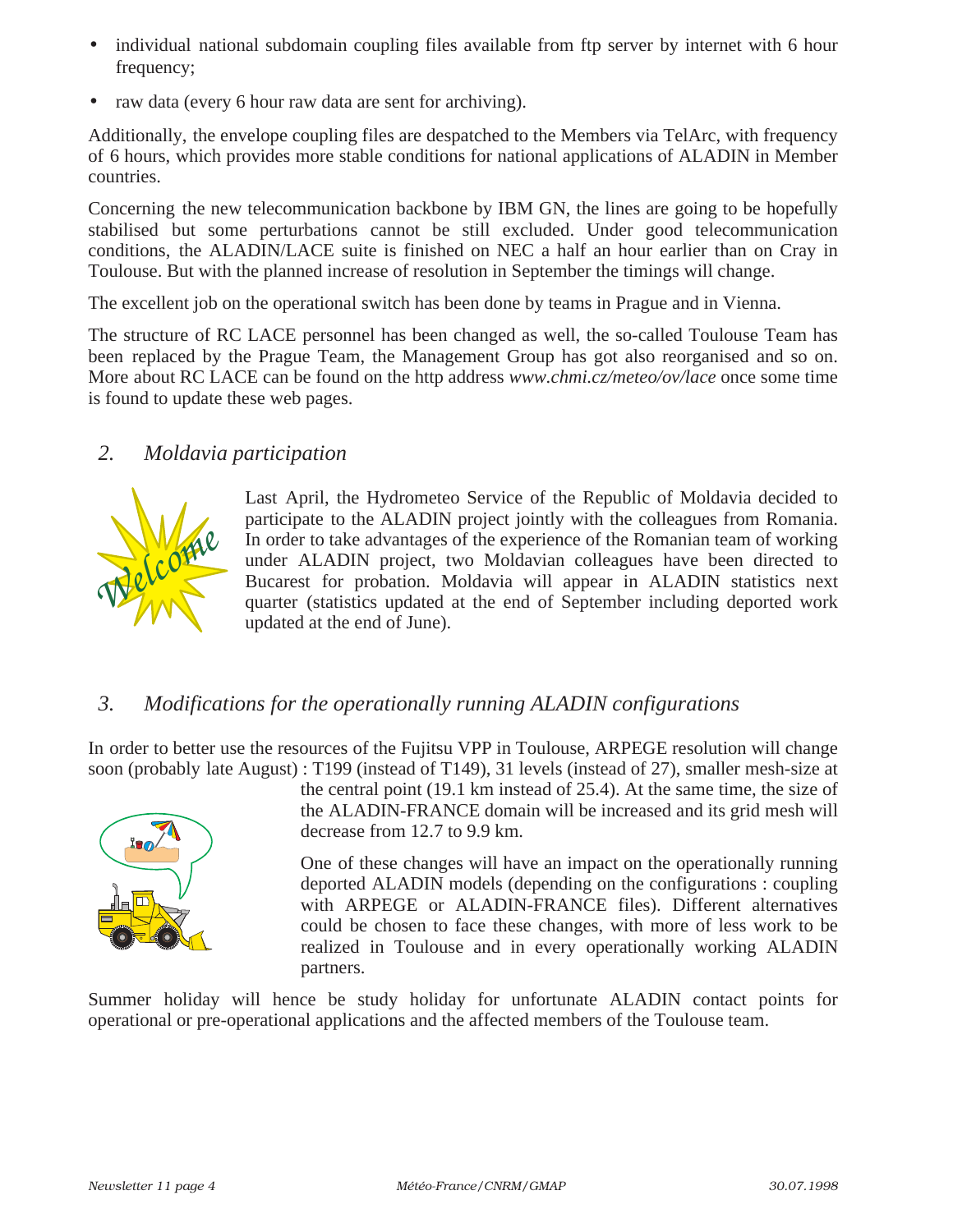### **Conferences/Workshops/Announcements**

*1. ALADIN Workshop on "Exploitation and future development of the NWP model ALADIN" held at in Prague on June 10-12th, 1998 : a report from the workshop organizer, Martin Janousek*

The fifth ALADIN workshop with the title "Exploitation and future development of the numerical weather prediction model ALADIN" was held at CHMI in Prague on 10 - 12 June 1998.

It had been already a kind of tradition to gather forecasters and modellers at the beginning of summer so that they can present their work in applications of ALADIN in the forecasting practice and exchange experience earned from the model use and special case studies. This year this basic aim was extended by the need to discuss the second long-term scientific plan for ALADIN. The composition of participants and the topics of talks and discussions therefore covered rather equally the development, operational and exploitation activities of the ALADIN community.

In the course of three days, 32 participants from 11 countries gave 28 talks. There were two principal round-table discussions on the model verification and subjective evaluation and on the long-range scientific plan.



• Very much attention was given to the verification issues of the model results. The concepts and expectations sometimes differ country by country which is logical due to different applications and roles of ALADIN in weather services. However, in spite of that differences and difficulties of unification the general conclusions on the model quality and behaviour were quite coherent and also instructional for modellers which justified the further exchange of such verifications and subjective validations in future.



- Very interesting presentations were given on the various model applications in the weather services. It was very interesting to see how the model was intensively used in the forecasting practice. The model results were even used straight in products customised for special users or underwent further statistical adaptation with the aim to improve their correctness and reliability.
- In the discussion on the long-range scientific plan it was noticed that transparency of project ant its tasks had improved, which was found to be important for personal involvement of people in the team and the growth of their feeling of responsibility. The latter held for leading people in national environments which made the decisions about the use of



available resources. The leadership of the project was therefore encouraged to proceed also in direction of compact and simplified description and presentation of structure of the project and its tasks, their benefits and resulting priorities.

More information about the workshop can be found in the proceedings which should be available soon.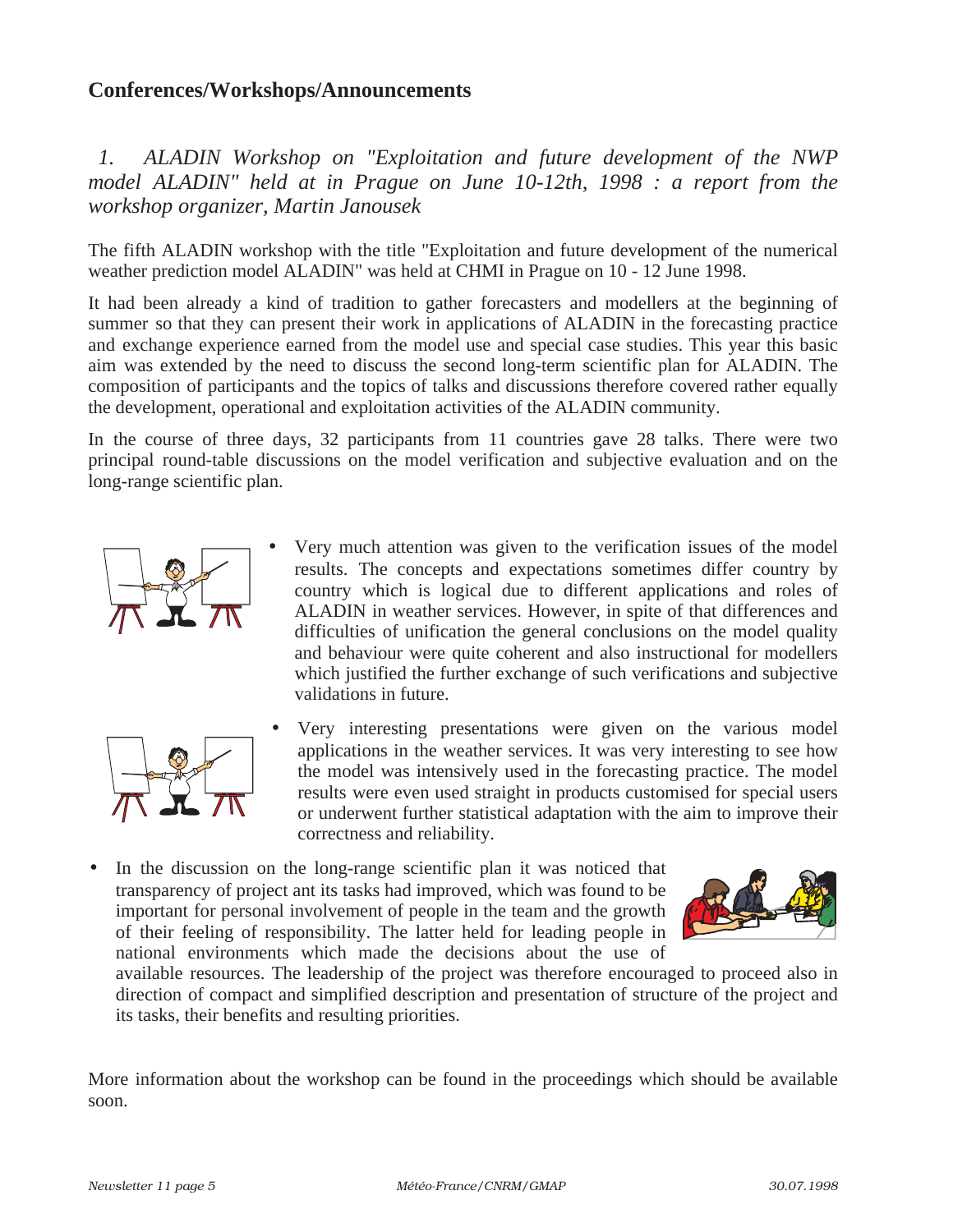*2. ALADIN Mini-Workshop on "Data Assimilation" held in Toulouse on June 8-12th, 1998 : a report from our sports reporter Claude Fischer*



The week of June 8th was marked by two highlights at GMAP. Firstly, the 16th football world cup started on Wednesday, 10th. Secondly, a mini session on data assimilation in ALADIN was held in Toulouse.



On Monday, the participants presented recent works and projects :

- Dominique Giard presented the CANARI applications on surface fields with the new ISBA scheme (a work carried out by Meriem Zitouni). Meriem implemented the possibility for only performing the surface analysis. She then compared simulations with 3D analysis, surface analysis only and dynamical adaptation. The data and the quality control were taken as in ARPEGE with no tuning for ALADIN. No improvement was obtained with the two types of analysis, compared to the dynamical adaptation. This shows that extra mesoscale data is needed to retrieve the potential improvement of the CANARI analysis.
- Radi Ajjaji described the operational implementation of CANARI in Morocco. The Moroccans now have a very precious and somewhat unique experience with the optimal interpolation scheme in an operational design.
- Maria Monteiro and Maria Siroka showed their latest results for the preparation of a 3D-VAR scheme in ALADIN. M. Monteiro showed that the forecast error covariances on the LACE domain behave very much like those of the France domain (L. Berre's work). Thus, we might in future expect a similar behavior of the 3D-VAR on different ALADIN domains. M. Siroka worked on the implementation of the new, non-separable, multi-variate covariances in ALADIN. The development of the variational code is still in progress.
- Cornel Soci presented first results on the gradient computations (conf 801) and Claude Fischer showed plans for the singular vector computation (conf 601). Note that these tools might allow in the future to test the impact of lateral boundary conditions or simplified physics. However, in the near future, these configurations will be strangled by the fact that the TL and the AD of ALADIN only work in mono-processor mode on the VPP.
- Marta Janiskova showed her results on the use of her simplified physics in the ARPEGE 4D-VAR, on FASTEX cases. Positive impacts are obtained on the location and the deepening of the surface low of IOP 17. This work will be part of Marta's PhD defense in November, for which we all cross fingers !
- Gregor Gregoric came to GMAP to investigate the possibility of using CANARI to produce a routine data analysis. Thus, he got more familiar with CANARI and could discuss on the technical issues for an operational use.



Another meeting is scheduled for early November in Toulouse. It will focus on the coordination of further developments in optimal interpolation.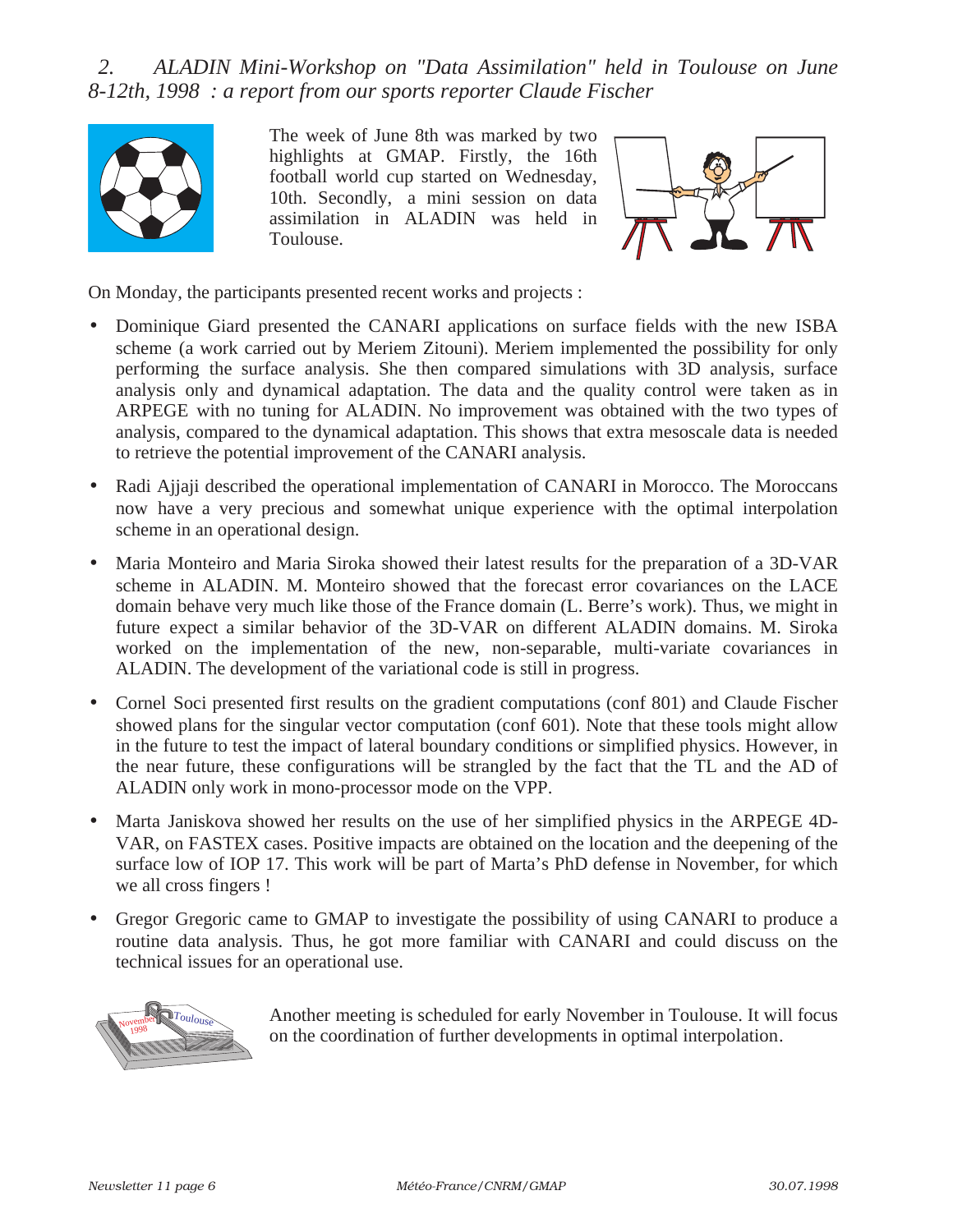### *3. EWGLAM/SRNWP meetings to be held in Copenhagen on October 5-9th, 1998*

Organized by the Danish Meteorological Institute, the next combined EWGLAM/SRNWP meetings will take place in Copenhagen. The special topic of these meetings will be "Experiences with very high resolution models using a grid point distance below 10 km".



### *4. Third Assembly of the ALADIN Partners to be held in Praha in November*

During the Second Assembly of the ALADIN Partners in Brussels last December, Dr. I. Obrusnik has invited ALADIN Partners for a third assembly in Praha (Czech Republic) in the beginning of November 1998.

Some of topics of this Assembly will be :

- assessment of 1998 global research and development program,
- discussion on the 1999 global research and development program,
- expression of the 1999 ALADIN Partners commitments,
- proposed amendments to the MoU, in particular in relation with the potential software agreement with ECMWF,
- discussion of the three years scientific plan,
- ...

# *5. "Atelier de Modélisation de l'Atmosphère" (A.M.A.) to be held in Toulouse on December 8-10th, 1998*

This year, the main topics of the A.M.A. will be "Modélisation de la convection" and "Modélisation de la cryosphere". A "call for contributions" has been sent within the French speakers community (communications and posters will be in French) and is available on the usual ftp-public (see below). More details on request by writing at : ama98@meteo.fr.

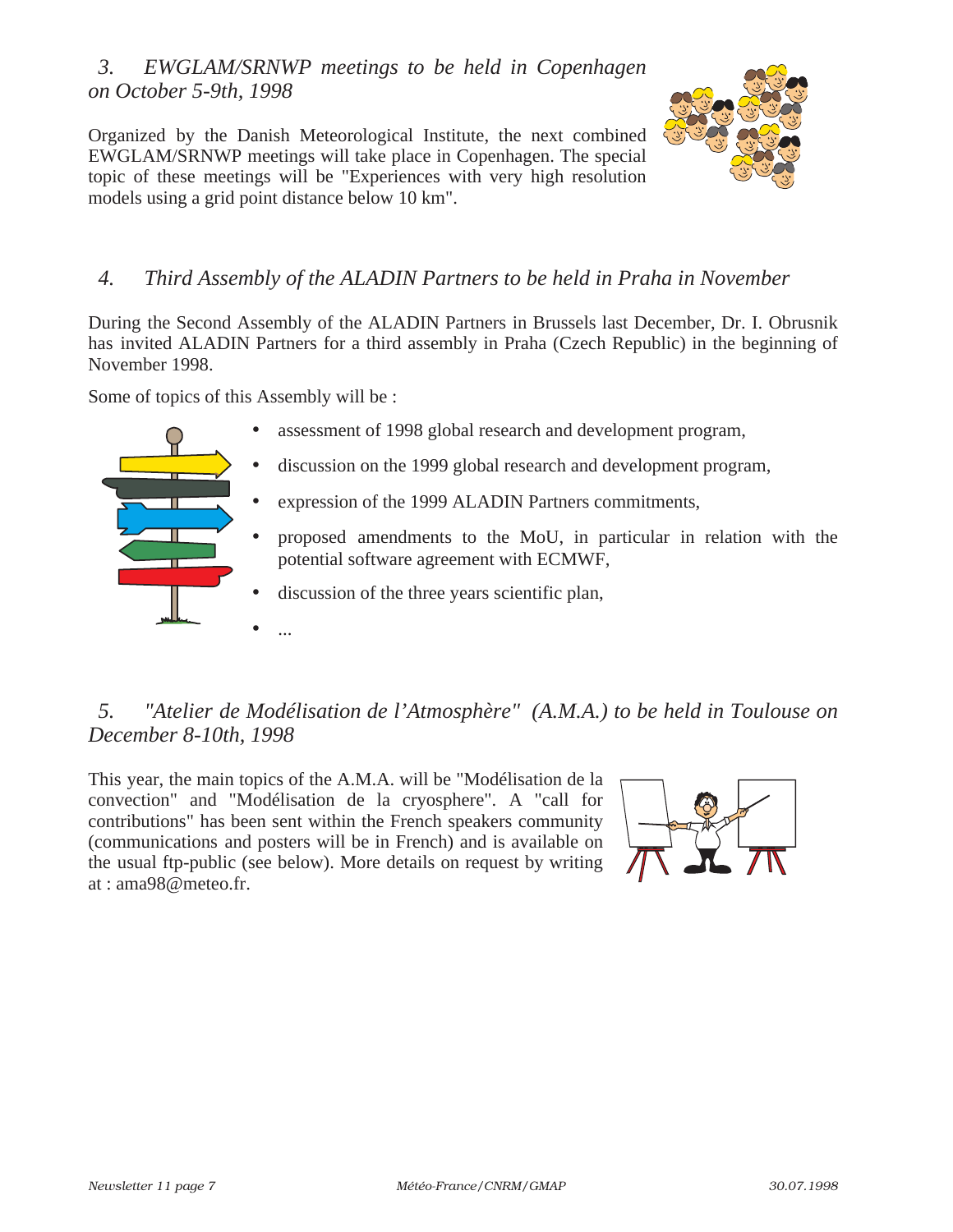### **Contacts & Informations**

These informations (and others, please see the list of the documents in annex) are available on a public ftp : *cnrm-ftp.meteo.fr*, under the directory */pub-aladin*. Please connect on user anonymous and use you e-mail address as your password.





Some mailing lists also exist to make our correspondence smoother; for example, the general list *aladin@meteo.fr*.

### **Money Funding asked for some cooperations based on the ALADIN project**

### *1. INCO-COPERNICUS keep-in-touch, so-called ''ALADIN-KIT''*



The last part of the funding from the ALADIN-KIT will be used for financing participations to the EWGLAM/SRNWP in Copenhagen (October 1998). The arrangement is similar to the arrangement during the EWGLAM 97 meeting. The Meteorological Services entitled for receiving the KIT funding have indicated their representative for this meeting. For more details, please contact dominique.giard@meteo.fr.

#### *2. Embassies support*



For 1998 funding, new rules have been prescribed for the use of embassy support : money should have been available early in the year (i.e. August or September !...) without possibility of report during the first months of the following year. More details can be asked to Arlette Rigaud (Météo-France/DGS/IE, arlette.rigaud@meteo.fr ).

As a consequence, most of these stays have been planned between September and December and... the new phasing will also take place during this period. Then, more than 35 ALADIN visitors will be present in Toulouse during these few months.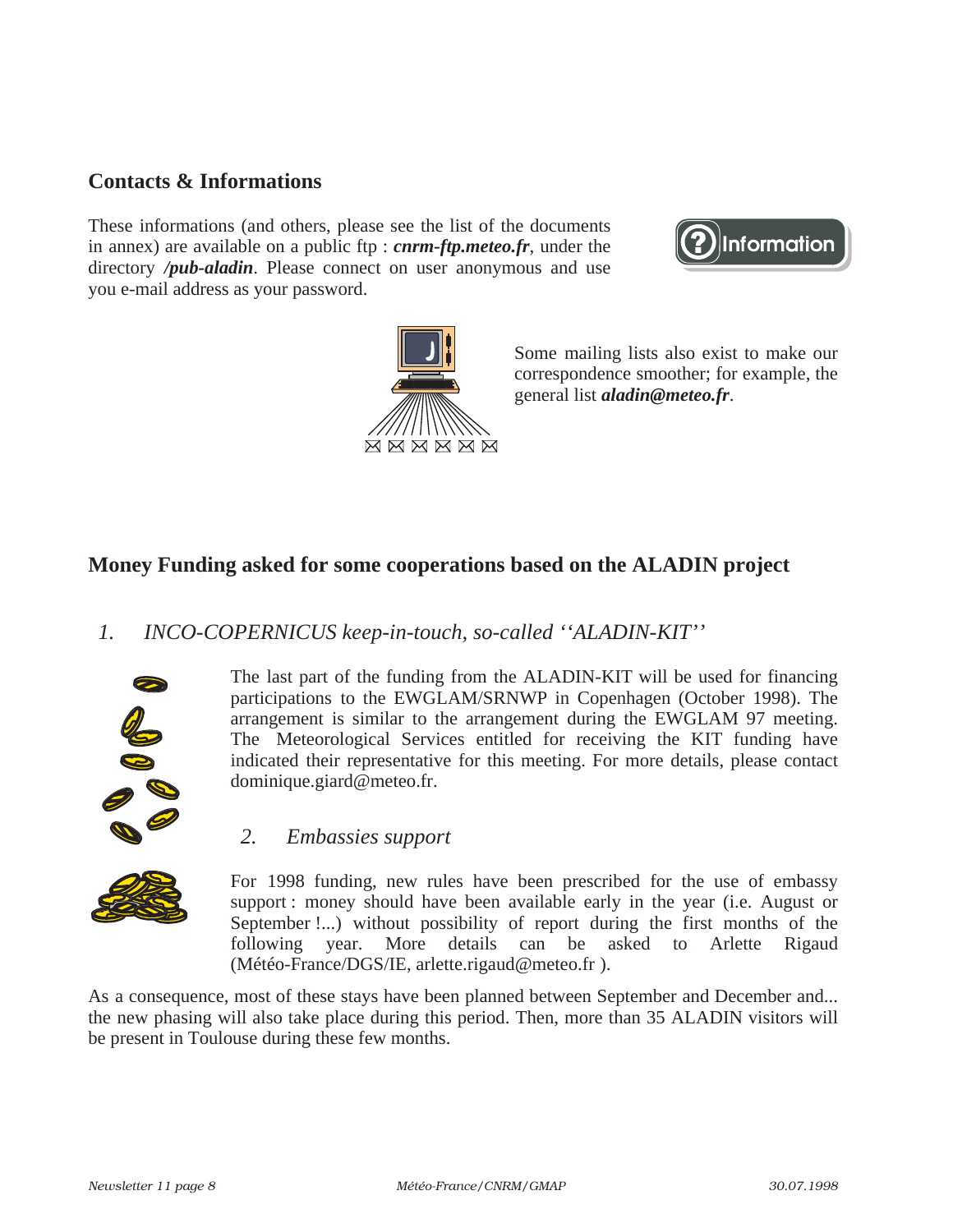### **The (pre-) operational ALADIN models**

Following Martin's suggestion, we will merge reports about the (pre-)operational ALADIN models on big computers and on workstations as the division between these two sorts of computer became a bit artificial nowadays.

### *1. The AWOC-group*



### *2. Workstation version at Austrian Meteorological Service*

#### (more details thomas.haiden@zamg.ac.at)

For ALADIN-VIENNA, the model status has not changed much this quarter : problems to get errorfree ee927 and 001 runs under way are about to be solved. ALADIN-VIENNA will run on a quasioperational basis very soon now.

### *3. The operational implementation of ALADIN-Belgium*

(more details luc.gerard@oma.be)

#### *4. Workstation version at Bulgarian Meteorological Service*

#### (more details andrey.bogatchev@meteo.bg)

Successful implementation of ALADIN 08, and ALADIN 08t $3 +$  bugfix on IBM R6000 workstation. There were some problems related with XR08, but they were solved. Successful runs of EE927 and 001 configurations. Preparation of pre-operational chain.

### *5. Operational ALADIN-FRANCE in Météo-France*

(more details bruno.lacroix@meteo.fr)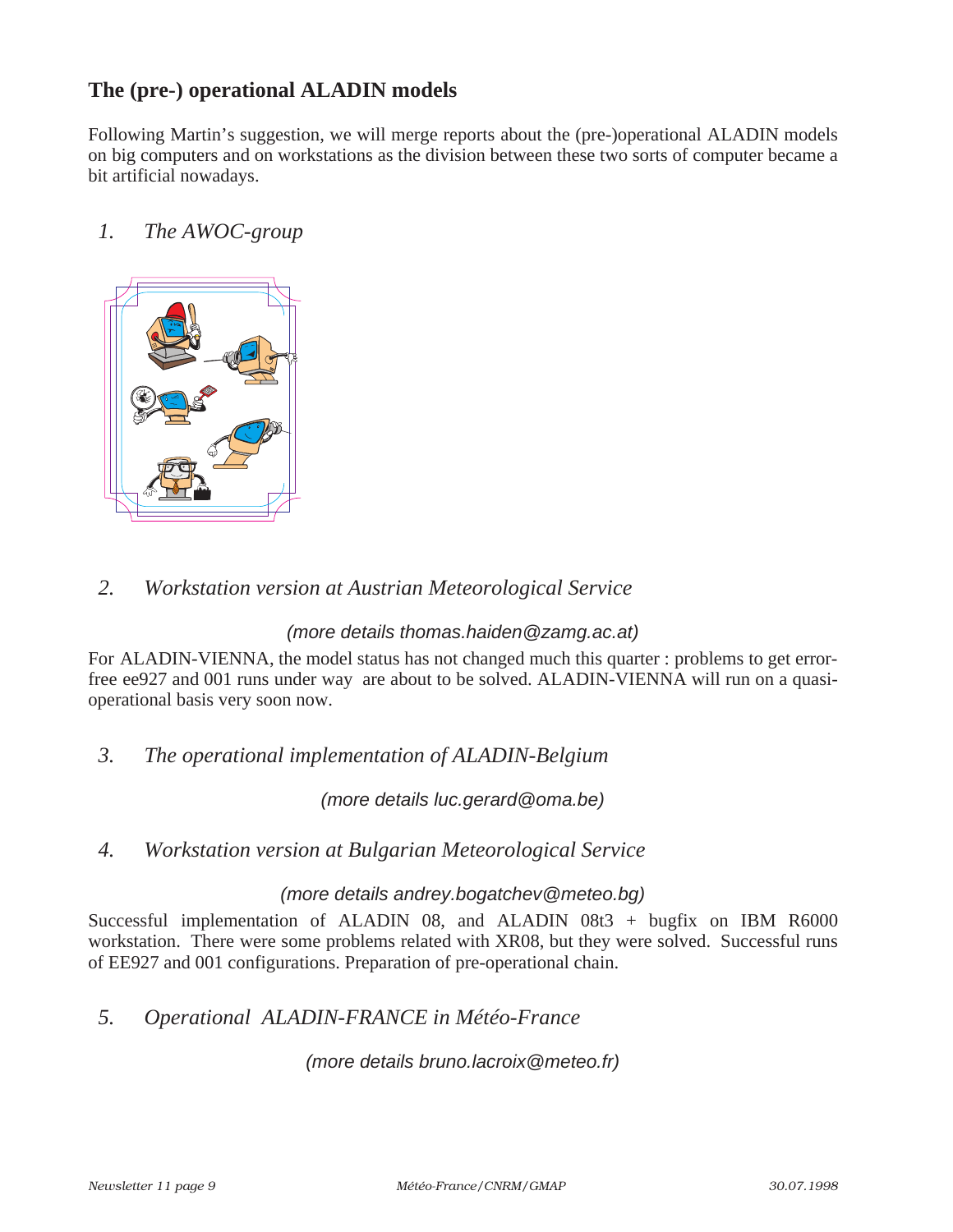The visualization of ALADIN on SYNERGIE has been adapted to the needs of both forecasters in Toulouse and in the French regional meteorological centres.

The ALADIN-FRANCE model is running operationaly on the Fujitsu VPP700 since 29th June.

A new ALADIN version (10km, 31 levels) is tested on a parallel suite, coupled with ARPEGE 199C3.5L31, with a bigger domain and with the same center point as in the original configuration (i.e. before the extension for Portugal). This new configuration will replace the actual one at the end of August ... in case of success.

### *6. Workstation version at French Meteorological Service*

#### (more details jean-marc.audoin@meteo.fr)

On the workstation (Model server Enterprise, processor Ultra Sparc 300 MHz, memory 512 MO) with the Fujitsu Fortan 9O, the configurations ee927, 001 and Fpos (outline) of the export Package Al8t3 has been tested.

Any optimization has been yet undertaken, so for instance : to run a configuration Fpos on the domain France-Portugal (200\*200 points, 27 vertical levels), with the similar conditions to the operational VPP, the time must be about 2/3 minutes.

To transform the Fpos files (domain lat/lon) to GRIB files, to visualize the produced files for instance by Metview, the operational routines "progrid" has been implemented, as also the library emos(gribex/pbio, Version 13.) and the scripts and routines import\_fa (to transform File CRAY to File IEEE) .

### *7. Workstation version at Hungarian Meteorological Service*

#### (more details horanyi@met.hu)

As it was reported in the last Newsletter the ALADIN model became quasi-operational during the first quarter of 1998. Since that time the model was running in a reliable manner, mostly encountering only difficulties around the transfer of initial and lateral boundary files. Nevertheless the archives for these input files is always kept continuous having the possibility for past case studies.

Systematic comparison of ALADIN/LACE and ALADIN/HU model was carried out and the outcomes were presented in the last ALADIN workshop held in Prague. There were problems found on the forecasts of the 2m temperature, for the other fields the two models gave similar results (for more details see the soon appearing proceedings of the ALADIN workshop).

Some additional software was implemented in the last period, like Vis5d for scientific visualization, the pseudo-satellite images were put into the visualization system (permitting the possible superposition of it with any other analyses or forecasted fields) and now also more HRID cross sections are produced.

Some progress was also achieved regarding the objective verification of the ALADIN/HU model, however it is not yet put into operations.

For the near future it is planned to switch to the initial and boundary files coming from Prague. It is expected to be more reliable than the transfer from Toulouse, because it will be carried out on IBM GN lines through Vienna, therefore it is hoped that availability rate of the model will be increased as well.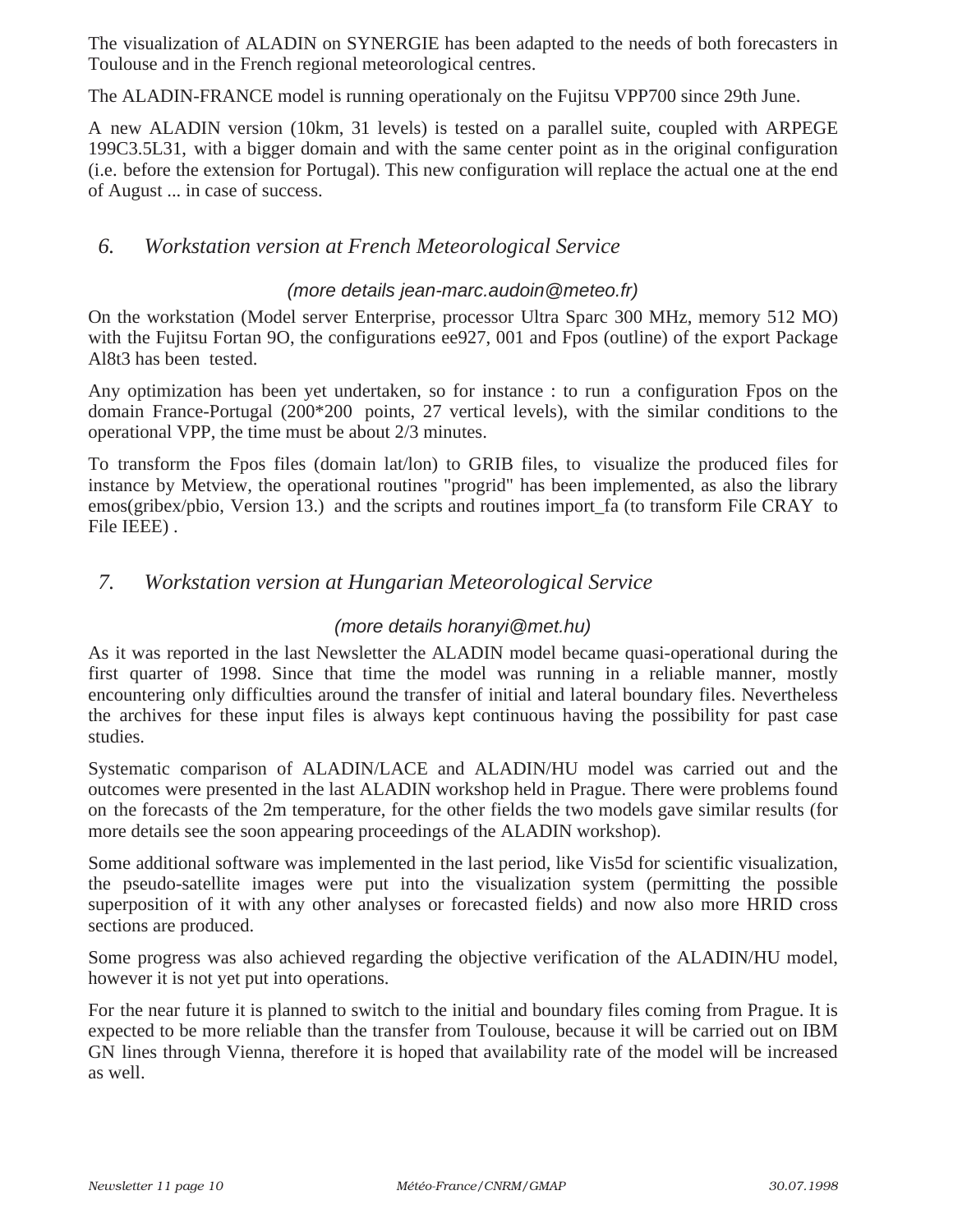*8. Pre-Operational ALADIN-LACE in Météo-France*

(more details bubnova@chmi.cz)

### *9. ALADIN-LACE in CHMI*

(more details : janousek@chmi.cz)

*10. Operational ALADIN-MAROC in MAROC-Météo* 

(more details mehdi.elabed@meteo.ma)

*11. Workstation version at Polish Meteorological Service*

(more details zijerczy@cyf-kr.edu.pl)

*12. Workstation version at the Portuguese Meteorological Service*

(more details mario.almeida@meteo.pt)

The version AL08T3 of ALADIN is now running on the DECAlpha Unix V4.0.

Climatological files (ISBA) have been computed for Portuguese domain.

A post-processing of 10 meters wind field and a dynamical adaptation (following Mark Zagar's work, see Newsletter 10, Slovenia) have been developed.

Thanks to new procedures, CMAFOC files for OI/CANARI are created using BUFR expansion. Some routines for OULAN/BATOR have been adapted to the home pre-processing environment (for TEMPs and surface observations).

The new link Toulouse-Lisbonne (GTS and TCP/IP) is planned for the end of September. Meanwhile, pre-operational runs of ALADIN are waiting for access to coupling files via FTP/internet.

*13. Workstation version at the Romanian Meteorological Service)*

(more details dragulanescu@meteo.inmh.ro)

*14. Workstation version at Slovak Meteorological Service*

(more details ol@shmuvax.shmu.sk)

*15. Workstation version at Slovenian Meteorological Service*

(more details mark.zagar@rzs-hm.si)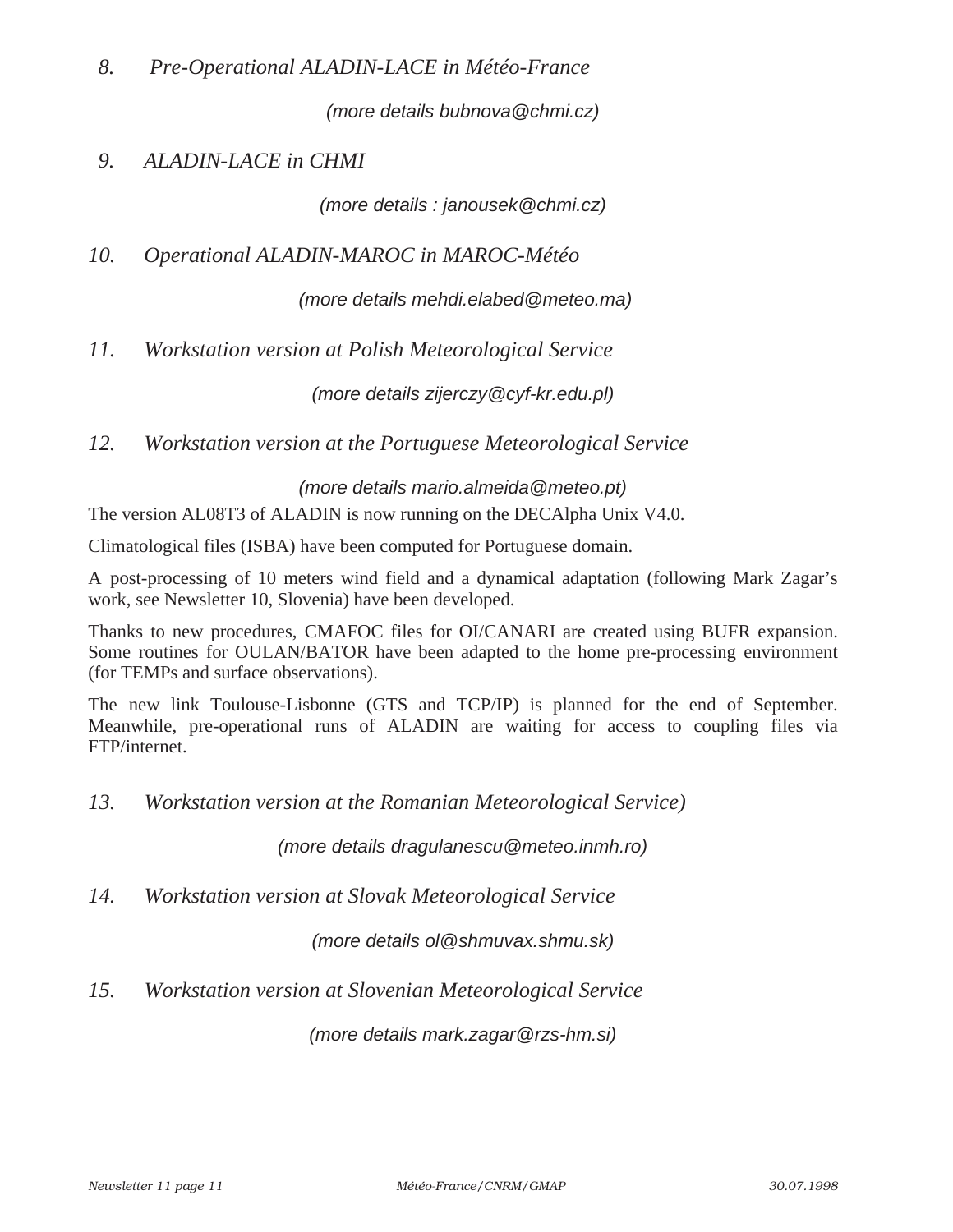# **''Réseau Formation Recherche'' : PhD Studies**

- Doina BANCIU : report in the next Newsletter.
- Marta JANISKOVA : "Realization of a simplified physical parametrization for incremental four-dimensional variational data assimilation"

The manuscript of the thesis with the title "Realization of a simplified physical parametrization for incremental four-dimensional variational data assimilation" has been completed. The thesis contains the description of the proposed simplified physical parametrization, validation of the simplified direct physical package, the description of incremental four-dimensional assimilation system and its tangent-linear and adjoint models, linear evolution of the simplified physical parametrization and 4D-Var assimilation experiments.

In the last period of my PhD study, some experiments have been performed using the simplified physical parametrization schemes (vertical diffusion, gravity wave drag, stratiform precipitation, convection and radiation) in an incremental 4D-Var assimilation with the global forecast model ARPEGE. FASTEX situations have been selected as test cases.

To evaluate the gain obtained when using physics in a 4D-Var system, the experiments were performed also with 3D-Var and 4D-Var assimilations using an adiabatic model. The results were evaluated in terms of fit of the analysis to the observations. They were then also evaluated in terms of forecasts and compared with the operational forecast at the time of FASTEX when an optimal interpolation (OI) was used. The forecasts have been performed up to 72 hours starting from the initial state using 24-hour (4 times 6-hour) assimilation cycle for IOP3 (assimilation from 13/1/97 to 14/1/97), IOP9 (assimilation from 31/1/97 to 1/2/97), IOP17 (assimilation from 17/2/97 to 18/2/97) and compared with the operational OI analysis.

For a more objective evaluation of the quality and the stability of the assimilation systems, one of the experiments starting from 13 January 1997 was prolonged to 20 January 1997. One week assimilation cycles were done using 3D-Var, 4D-Var adiabatic and 4D-Var with the whole set of simplified physical parametrizations. The forecasts were performed up to 72 hours twice a day, from 00UTC and 12UTC. The range of 72-hour forecasts in 12-hour intervals were verified against the OI analysis and some comparisons have been done as well again observations. The fit of the initial conditions (first guess) to the observations for the whole period was evaluated as well.

The results from case studies IOP3 and IOP17 have shown that using 4D-Var leads to correcting the cyclone location (compared to OI and 3D-Var). Including the physics in 4D-Var usually helps to improve the position of the cyclone as well as the value of the low. 4D-Var seems to have sometimes a tendency to deepen the depression excessively.

The verification of the forecasts or the initial conditions of the model integration against observations showed, that 4D-Var with physics performs for most of the cases better than 3D-Var or adiabatic 4D-Var. More deficiencies when using the physics in 4D-Var were observed for 4D-Var with the whole set of the simplified physics rather than with the reduced set (vertical diffusion, stratiform precipitation and gravity wave drag). This points out to likely deficiencies in the convection and radiation schemes and will still require a deeper investigation.

The results issued from a one-week assimilation cycle, according the verification of the forecasts and the initial state against observations, indicates some improvement in the case of 4D-Var, but there are slight differences when using adiabatic 4D-Var and 4D-Var with the simplified physics. Generally the impact of the physics used in 4D-Var is weak. One of the reasons may be the short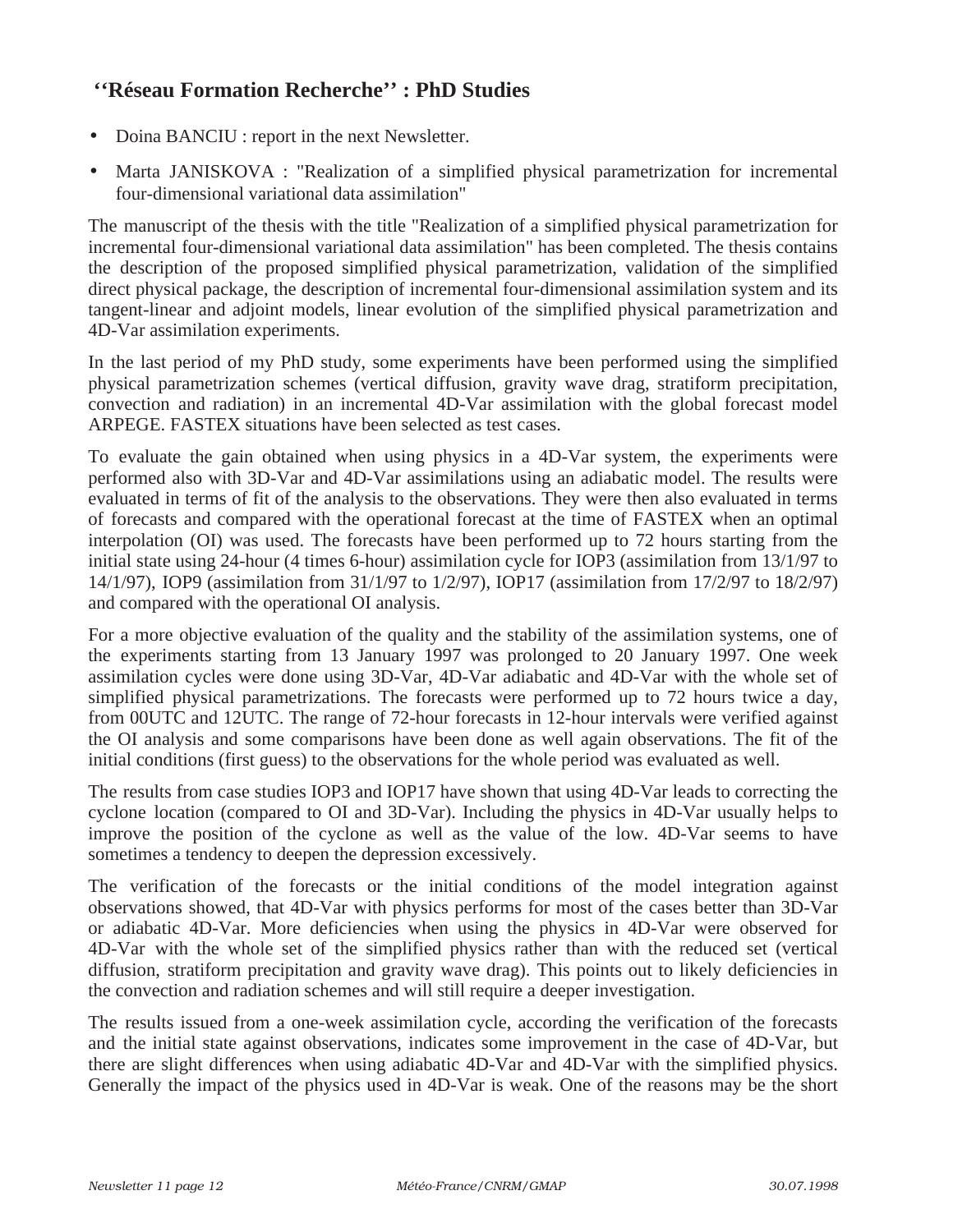assimilation window (6 hours). Future experiments should be done in order to study if the effects of physics become really more important as the duration of the assimilation window is longer.

The advantage of including the physics in 4D-Var should be the possibility to use some additional data related to the model physics (cloudiness, precipitation data, liquid water contents). In our experiments we used the same observations for each of the used assimilation systems. Using more observations in 4D-Var with simplified physics, especially more information about humidity in the tropics, is desirable for data assimilation process and it can also enlarge the differences compared with an adiabatic 4D-Var system. This possibility should be investigated in the future.

At the beginning of this study one could not be sure if including the physics in 4D-Var will not be more harmful than profitable for assimilation system due to the discontinuities present in the physical processes. Despite the investigations which are still necessary for improving a 4D-Var system with simplified physics, it seems that the combination of the incremental method and the inclusion of the simplified and regular physics in the assimilating model is the way to improve this new four-dimensional dynamical data assimilation system.

• Ilian GOSPODINOV : "Conservation Properties of 2 Time Level semi-Lagrangian"

The research activities of this study have been extended to stability and accuracy of different 2TL SL schemes. A new scheme has been developed on the base of a one dimensional spectral semi-Implicit two- time-level semi-Lagrangian "Shallow Water" model. The conventional ( using linear extrapolation in time ) scheme, our new scheme as well as other recently developed schemes have been examined with respect to momentum, mass and total mechanic energy conservation. The new scheme showed very robust conservation ability while the other schemes performed rather poor. No significant problems with respect to accuracy have been detected, although further study in this sense has to be carried out. The new scheme has been successfully implemented in the 3 dimensional LAM ALADIN. Its implementation in the momentum equation required a split into two parts - semi-Lagrangian trajectory scheme and construction of the RHS. The second part lad to a new treatment of the orographic forcing terms in the case of eta vertical coordinate. Presently a new discrete form of the continuity and temperature prognostic equation is being examined.

• Filip VANA : "Dissipative processes in the semi-Lagrangian version of ALADIN"

Nothing new from the last time from the scientific point of view. From the technical point of view some work which will enable to compute all necessary jobs on Prague NEC supercomputer has been done.

• Mark ZAGAR : "Realization of a simplified, differentiable and realistic physical parametrization for incremental four-dimensional variational data assimilation"

During the last period the basic configuration 001 of ALADIN has been forced to work in quasi 1D mode while dynamic large scale forcing has been retained through advection terms of momentum equation. Experiments have been performed which were aiming towards better vertical representation of atmospherical structure due to increased number of vertical levels (typically up to 61 levels) especially in cases when a signature of shallow inversion layer was present in the sounding but not in the forecast of ALADIN/LACE, for example. Untill the present moment success has been limited. Another issue in high vertical resolution modelling is the investigation of 1D response to low-level forcing by the dynamically adapted wind field. For this high horisontal resolution modelling has been applied for the heavy precipitation case at Vaison-la- Romaine on September 22 1992 in order to prepare some target results.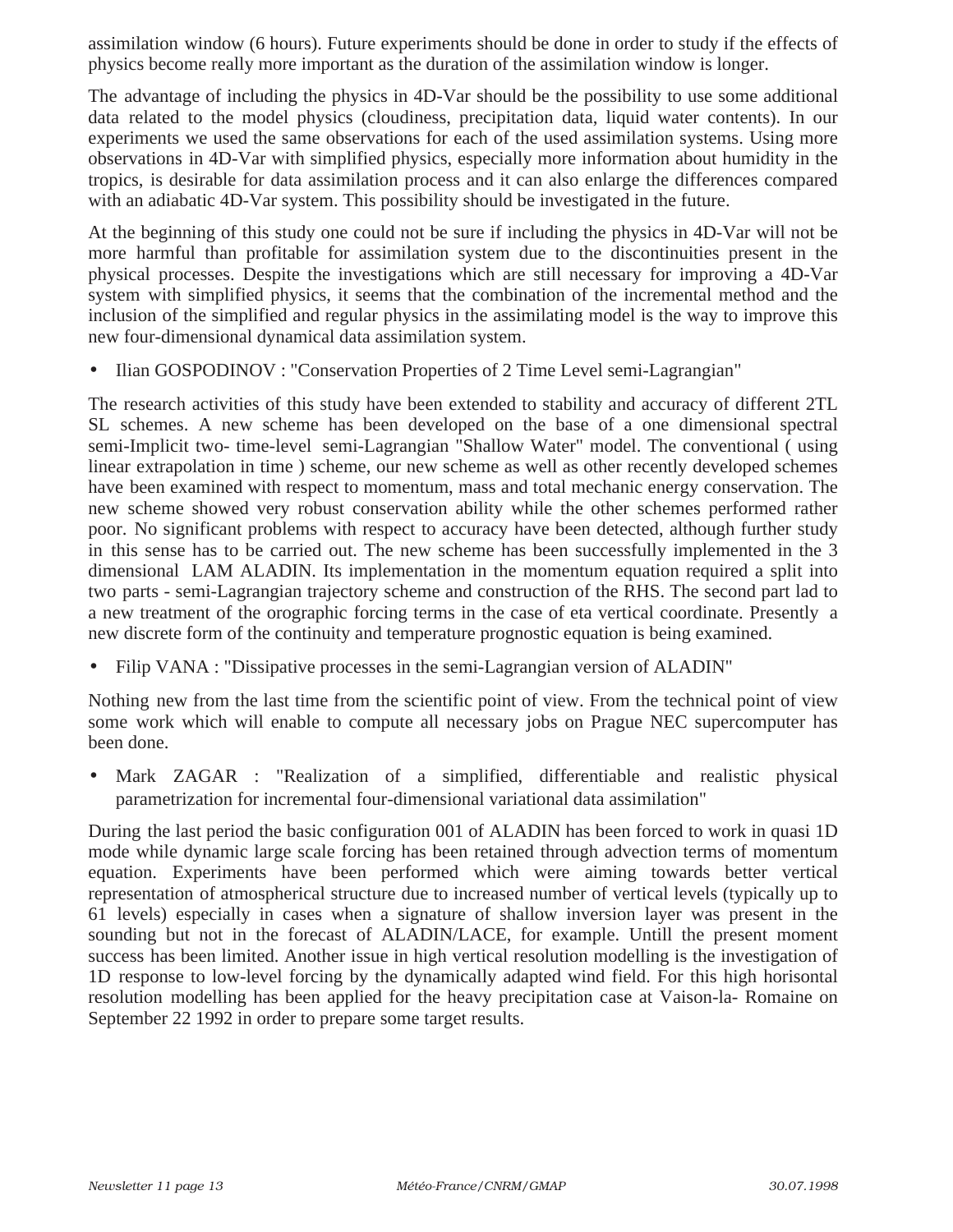### **Scores on ALADIN-FRANCE during the second quarter of 1998**

(more details jean-marc.moisselin@meteo.fr or francis.pouponneau@meteo.fr)

*1. The event of the quarter*

The ALADIN model is running on the fujitsu vpp700e since 29th June (ARPEGE too of course).

### *2. Comments of classical scores against SYNOP*

The scores (bias and root mean squared error) plotted on the next figure correspond to the scores calculated against surface observations SYNOP over the domain ALADIN-FRANCE. Scores are averaged over the second three months of 1998, for each 6 hours time step.

We use about 200 synoptic stations over the domain.

#### **COMMENTS:**

#### *MSLP :*

The RMS rises with time range from 0.65 to 1.44 hPa. For the bias there are two phenomena :

- \* a diurnal cycle
- \* a decrease with time range

#### *CORRECTED TEMPERATURE*

Bias shows an overestimation on afternoon (forecast range 12 and 36 hours) and an underestimation at night and evening. The RMS is about 2° with a diurnal cycle amplitude of about 1°.

#### *PRECIPITATIONS*

There is a small overestimation, especially on afternoon (forecast range 12 and 36 hours).

#### *CLOUDINESS*

The RMS is high, and remains quite constant with forecast range (from 28.8 to 33.2%). The bias shows an underestimation .

*For cloud cover and precipitation contingency table approach is better (see next page).*

#### *WIND DIRECTION*

The RMS of wind direction is large (40 °) and constant.

#### *WIND INTENSITY*

The RMS doesn't vary so much. The bias shows always an underestimation, especially on afternoon.

#### *HUMIDITY*

There is a diurnal cycle of the error of the RMS (amplitude about 8%) and an underestimation of humidity (bias negative)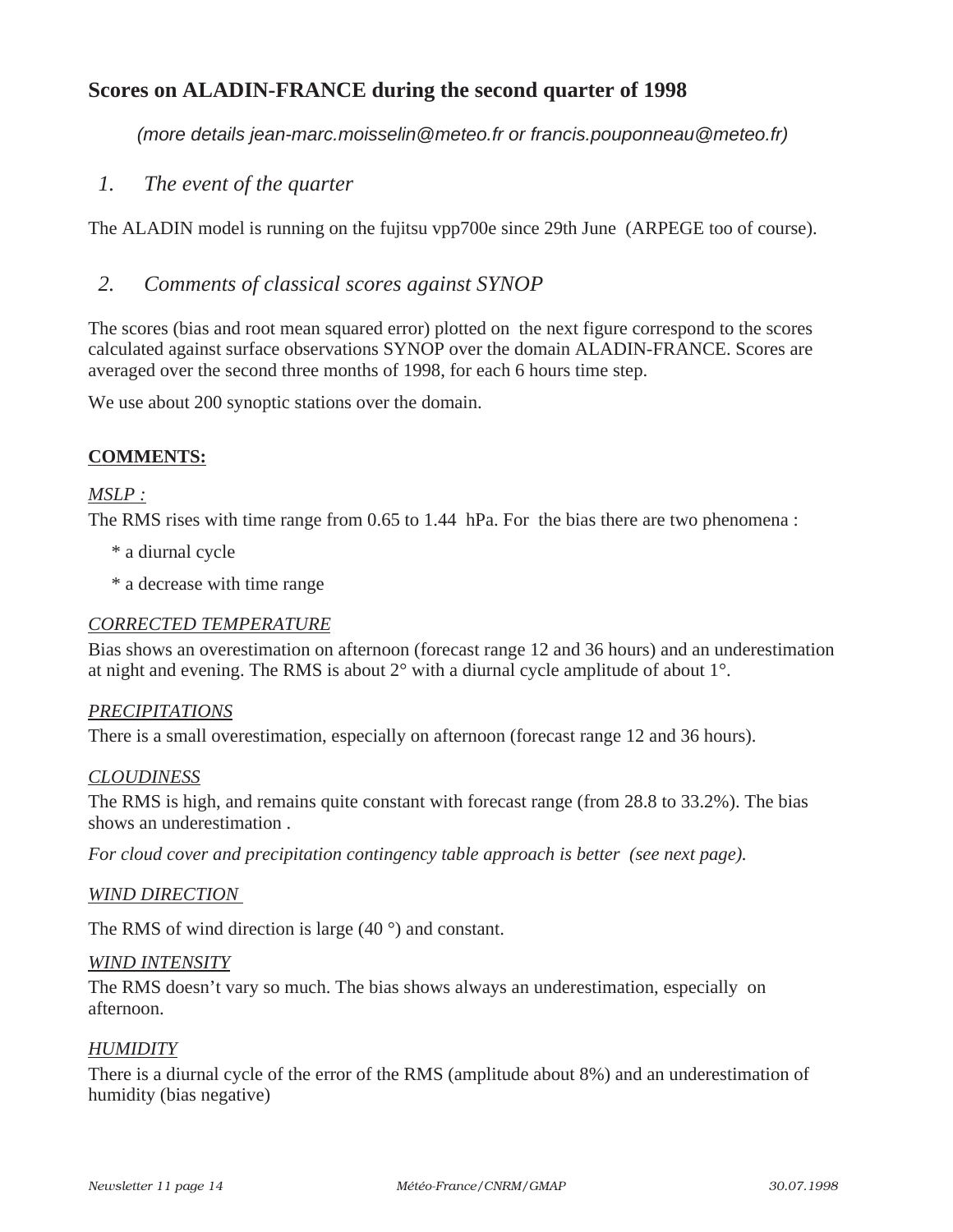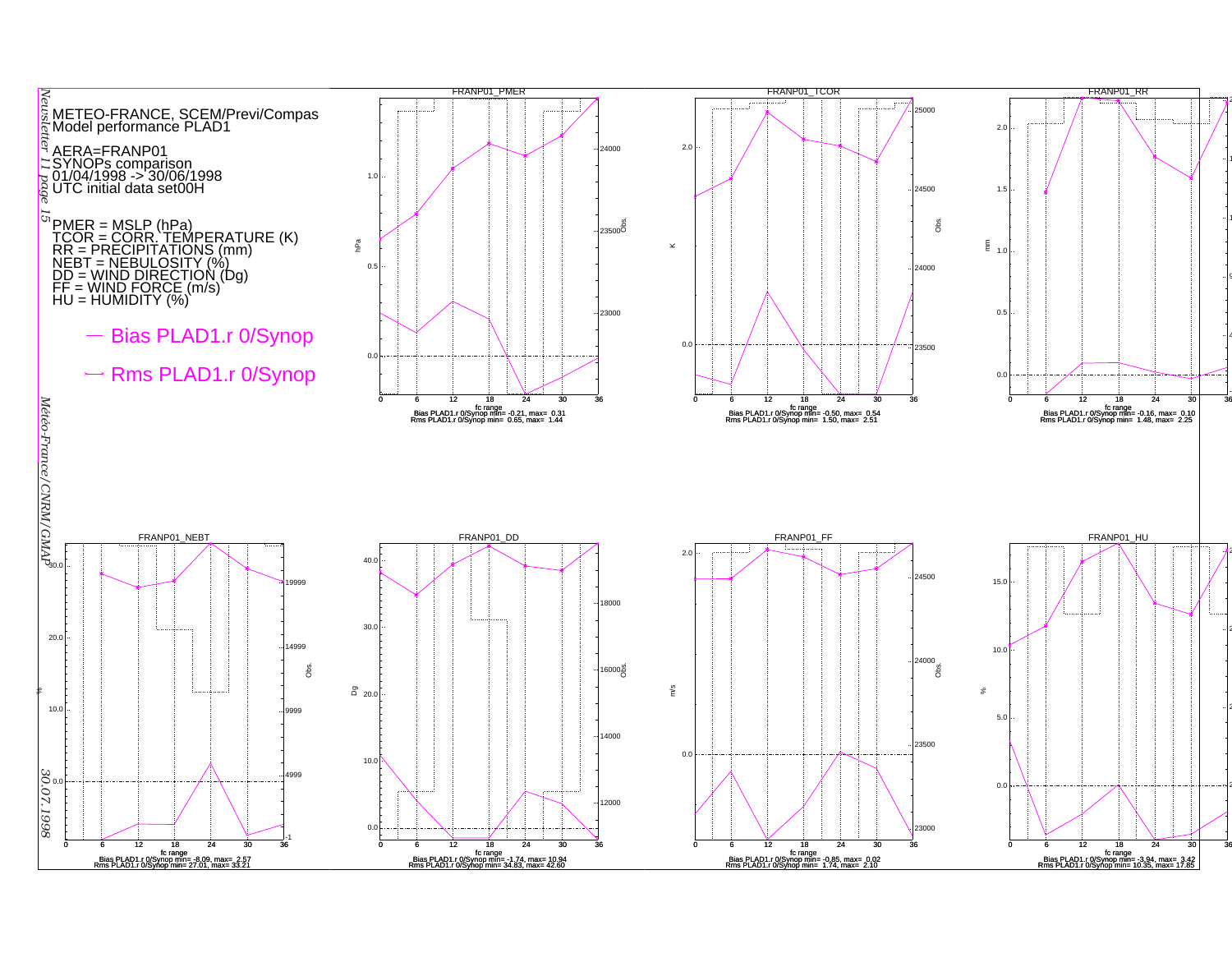### *3. Comments of contingency table*

Next tables are the cloud cover and precipitation contingency tables for the maximum forecast range of ALADIN-FRANCE model : 36 hours. Classes are used the verification of NWP models in EUROPE (EWGLAM).

Three skill scores have been calculated over the whole table :

\* CORRECT : percentage of good forecast

\* HEIDKE : score against hazardous forecast

\* ROUSSEAU : the more severe, score against hazardous forecast which respect of climatology of phenomenon.

Contingency tables for precipitation should be computed with classes :

P < 0.1 mm, 0.1 ≤ P < 0.2, 2.0 ≤ P < 10 mm and P ≥ 10 mm (per 6 hours).

In this contingency table, the blue color means an underestimation, the red one represents an overestimation.

#### *CLOUDINESS*

The percent of correct is 52%. The high nebulosity class (7-8) is more observed than forecasted : 40 against 26% . The difference stays in low and medium nebulosity class.

| 9804-9806<br>91 days  | <b>MODEL:</b><br><b>AREA:</b> | <b>CLOUD COVER</b><br><b>ALADIN</b><br>FRANP01-Franp01 |                 | Step36 H            | 00 H start |
|-----------------------|-------------------------------|--------------------------------------------------------|-----------------|---------------------|------------|
|                       |                               |                                                        | <b>Forecast</b> |                     |            |
|                       |                               | $0 - 2$                                                | $3 - 6$         | $7 - 8$             | <b>SUM</b> |
|                       | $0 - 2$                       | 11.0%                                                  | 6.6%            | 0.3%                | 17.9%      |
| Obs.                  | $3 - 6$                       | 10.3%                                                  | 23.2%           | 8.1%                | 41.5%      |
|                       | $7 - 8$                       | 2.6%                                                   | 20.1%           | 17.8%               | 40.6%      |
|                       | <b>SUM</b>                    | 23.9%                                                  | 49.9%           | 26.1%               | 17233      |
| <b>Correct: 51.9%</b> |                               | Rousseau: 0.24                                         |                 | <b>Heidke: 0.25</b> |            |

#### *PRECIPITATIONS*

The percent of correct is almost 70%. "Light precipitation" class have been more forecasted than observed : 27 against 13%. It is the opposite for "no rain" class : 63 again 76%. Climatology of heavy and moderate rain is quite good.

| 9804-9806             |                 | <b>PRECIPITATIONS</b> |                 |                 |                     |            |
|-----------------------|-----------------|-----------------------|-----------------|-----------------|---------------------|------------|
|                       | <b>MODEL:</b>   | <b>ALADIN</b>         |                 |                 | 00 H start          |            |
|                       | <b>AREA:</b>    | FRANP01-Franp01       |                 | Step36 H        |                     |            |
| $ 91 \text{ days} $   |                 |                       |                 |                 |                     |            |
|                       |                 |                       | <b>Forecast</b> |                 |                     |            |
|                       |                 | NO rain               | <b>LIGHT</b>    | <b>MODERATE</b> | <b>HEAVY</b>        | <b>SUM</b> |
|                       | NO rain         | 58.8%                 | 15.8%           | 2.0%            | 0.1%                | 76.7%      |
|                       | <b>LIGHT</b>    | 3.3%                  | 7.4%            | 2.8%            | 0.1%                | 13.5%      |
| Obs.                  | <b>MODERATE</b> | 0.9%                  | 4.1%            | 3.1%            | 0.4%                | 8.5%       |
|                       | <b>HEAVY</b>    | 0.1%                  | 0.3%            | 0.6%            | 0.2%                | 1.2%       |
|                       | <b>SUM</b>      | 63.0%                 | 27.6%           | 8.5%            | 0.9%                | 19009      |
| <b>Correct: 69.5%</b> |                 | Rousseau: 0.34        |                 |                 | <b>Heidke: 0.35</b> |            |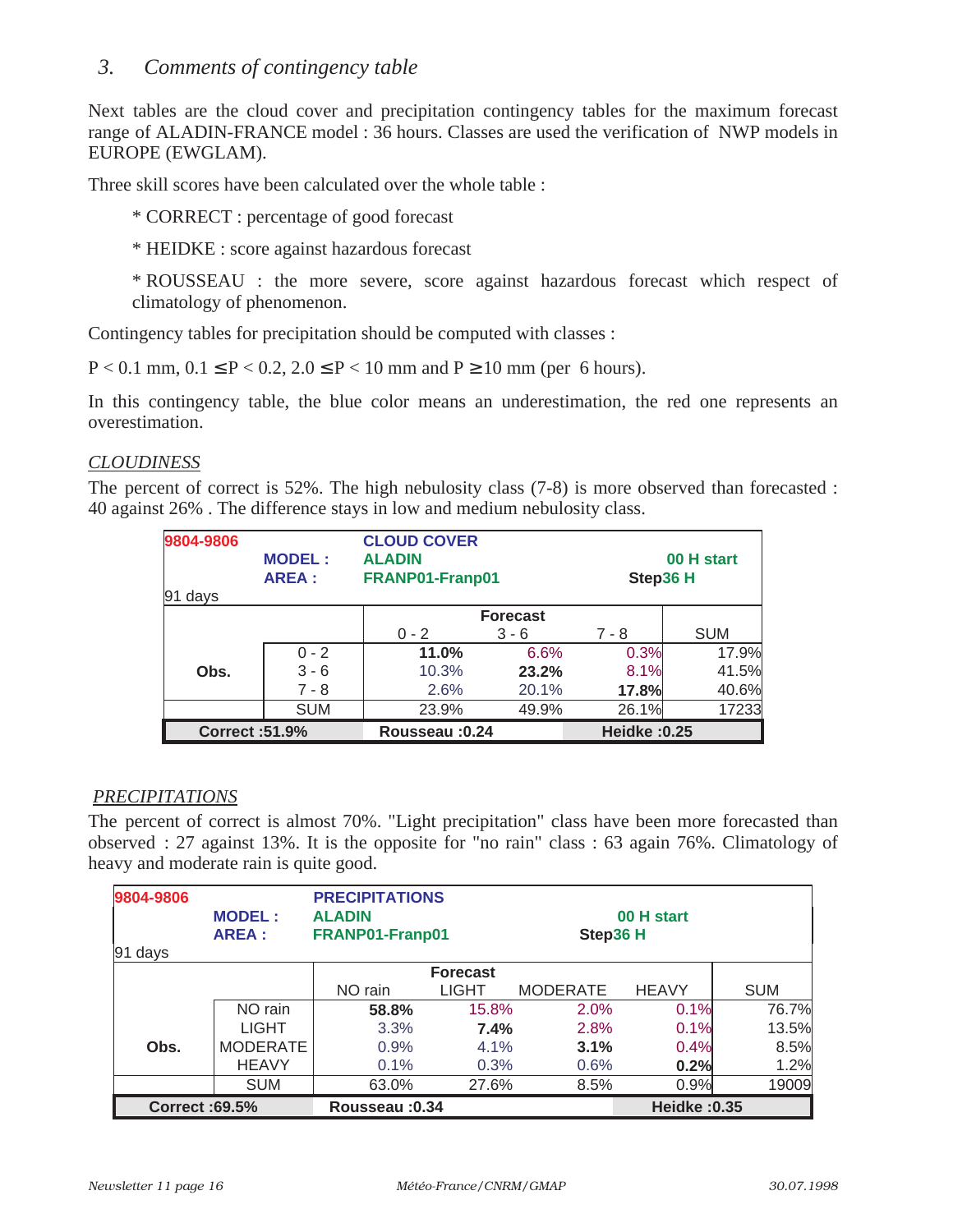### *4. Comments of scores against TEMP*

#### *GEOPOTENTIAL*

Bias shows an underestimation for the 700 hPa level and an overestimation above 700 hPa. RMS increases from 700 hPa to 200 hPa, decreases over 200 hPa.

#### *TEMPERATURE*

Bias is positive in the troposphere negative higher. RMS is maximum at low level and at the tropopause and varies from 1.2 to 2°.

#### *HUMIDITY*

The bias shows an overestimation except first low layers. The RMS increases up to 300 hPa.

![](_page_16_Figure_7.jpeg)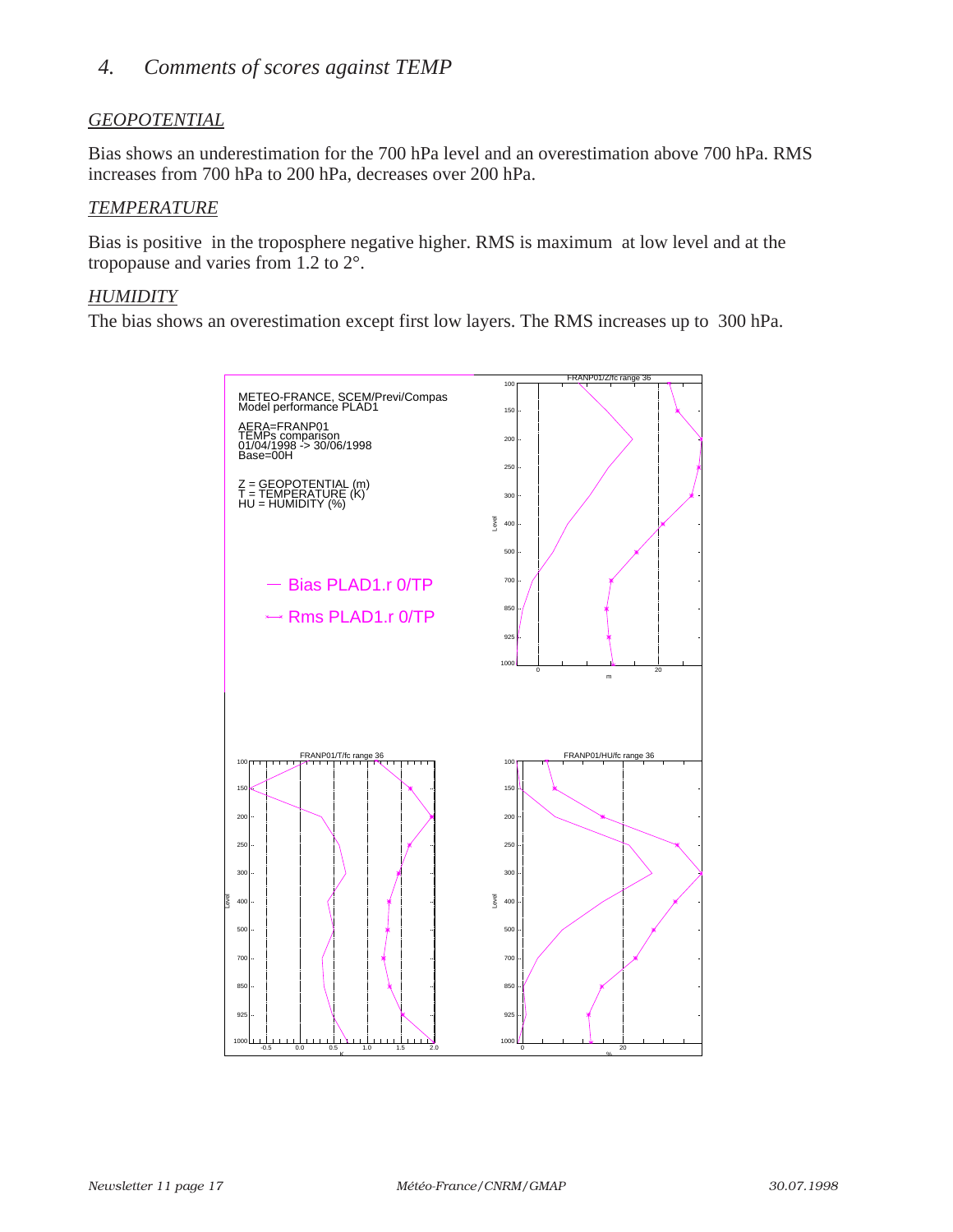### **Participations in the ALADIN project**

![](_page_17_Picture_1.jpeg)

The statistics about the participations in the ALADIN project and the ensuing compilation of the ALADIN developments is drawn up from the contributions sent by the representative of each country. Please find in annex a few graphics illustrating the last summary of the participation in the ALADIN project.

In the next two parts ("Deported developments during the first quarter of 1998" and "ALADIN developments in Toulouse during the second quarter of 1998"), you will find the list of the ALADIN developments (in and outside Toulouse) excepted those detailed in the previous pages : PhD studies, developments for workstation versions or operational suites, work on data assimilation, ... during the quarters concerned by this Newsletter. The following informations concerning the deported developments are obtained from informations you sent.

![](_page_17_Picture_4.jpeg)

The 150th participant in ALADIN project will soon join us and the 1500th person.month will also be reached during the next quarter. Old ALADINers have no chance of obtaining the title of the "150th participant" but stand a good chance of doing the 1500th step ... Stay to work on ALADIN this summer !...

![](_page_17_Picture_6.jpeg)

### **Deported developments during the first quarter of 1998**

During this quarter, about 70 persons have worked on ALADIN "at home" (i.e. in their NMS : not in Toulouse) and their global effort represents more about 70 people.month during this period.

#### *1. In Austria*

- Implementation of ALADIN/VIENNA (T. Haiden, Y. Wang)
- Verification (Y. Wang).

#### *2. In Belgium*

- Implementation of ALADIN in Belgium (L. Gerard)
- Informatic aspects (J. Vanderborght)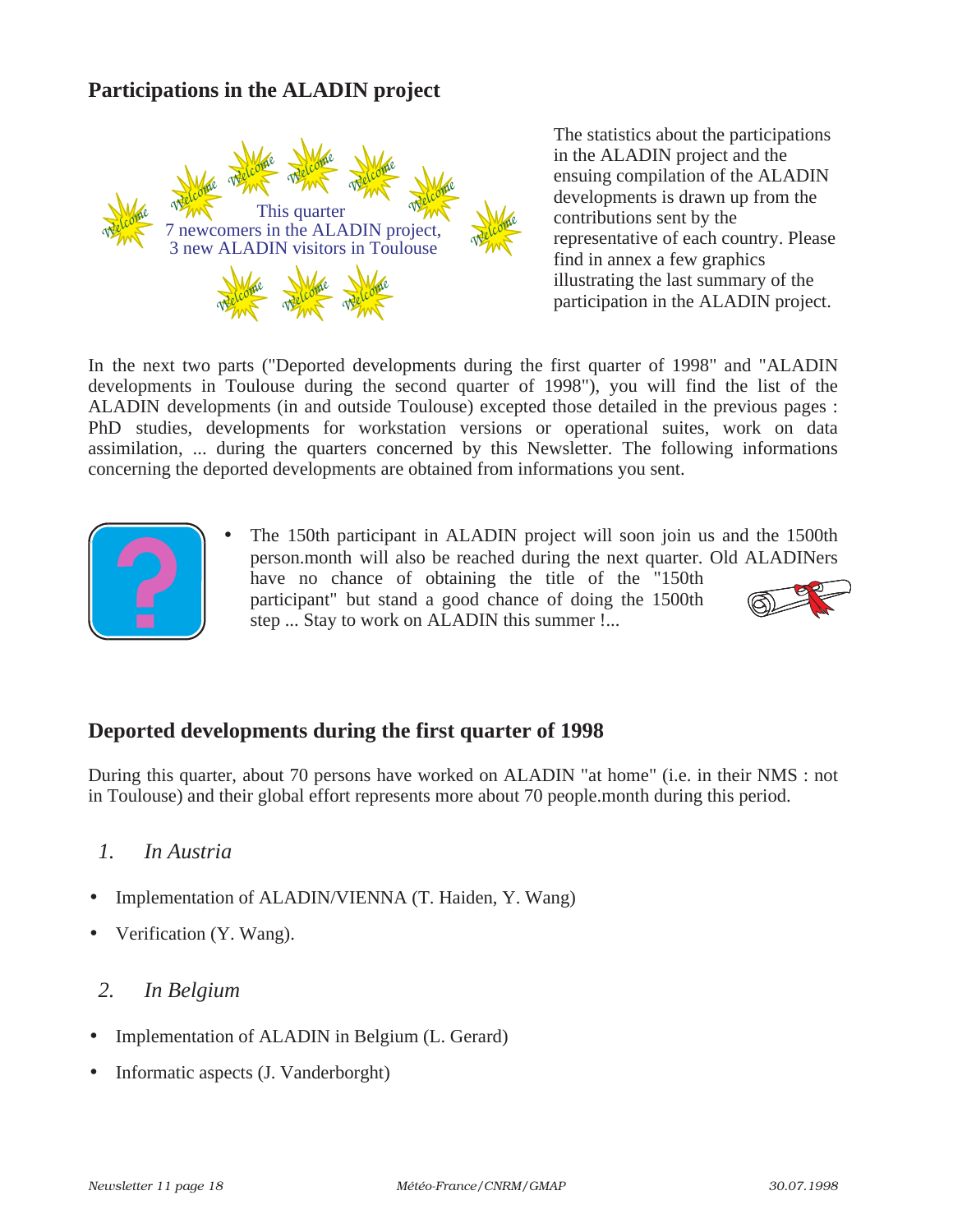- Administrative tasks (A. Quinet)
- Evaluation of the ALADIN products (J. Nemeghaire)
- Statistical verification (B. Schenk)
- CANARI assimilation (O. Latinne).

### *3. In Bulgaria*

• nothing realized in Sofia during this quarter.

### *4. In Croatia*

• nothing realized in Zagreb during this quarter.

# *5. In Czech Republic*

- Objective verifications of ALADIN (Z. Huthova, D. Hlubinka)
- Subjective evaluation of ALADIN forecasts (M. Ostrcilova)
- Development of supplementary software (D. Dvorak, R. Mladek), porting of supplementary software (M. Janousek, J. Sokolova)
- Installation of ALADIN on NEC SX4 (R. Bubnova, M. Janousek)
- Development of the operational suite (M. Janousek).

# *6. In Hungary*

- Preparation of the workstation version of ALADIN for Hungary : adaptation, operational scripts, special post-processed outputs (pseudo-TEMPs, point forecasts, pseudo-satellite images) and maintenance on ISBA (A. Horanyi, G. Radnoti)
- Operational fail-safe ftp scripts (T. Szabo)
- Verification of the ALADIN model (I. Ihasz)
- Visualization of ALADIN products (S. Kertesz).

# *7. In Morocco*

- Statistical verification of ALADIN-MAROC (W. Sadiki)
- Tests of AL07, development of a new version of CHAGAL using MAGICS software instead of NCAR (R. Ajjaji)
- Validation of AL08 (with and without ISBA), tests for running the non-Hydrostatic version of ALADIN (J. Boutahar)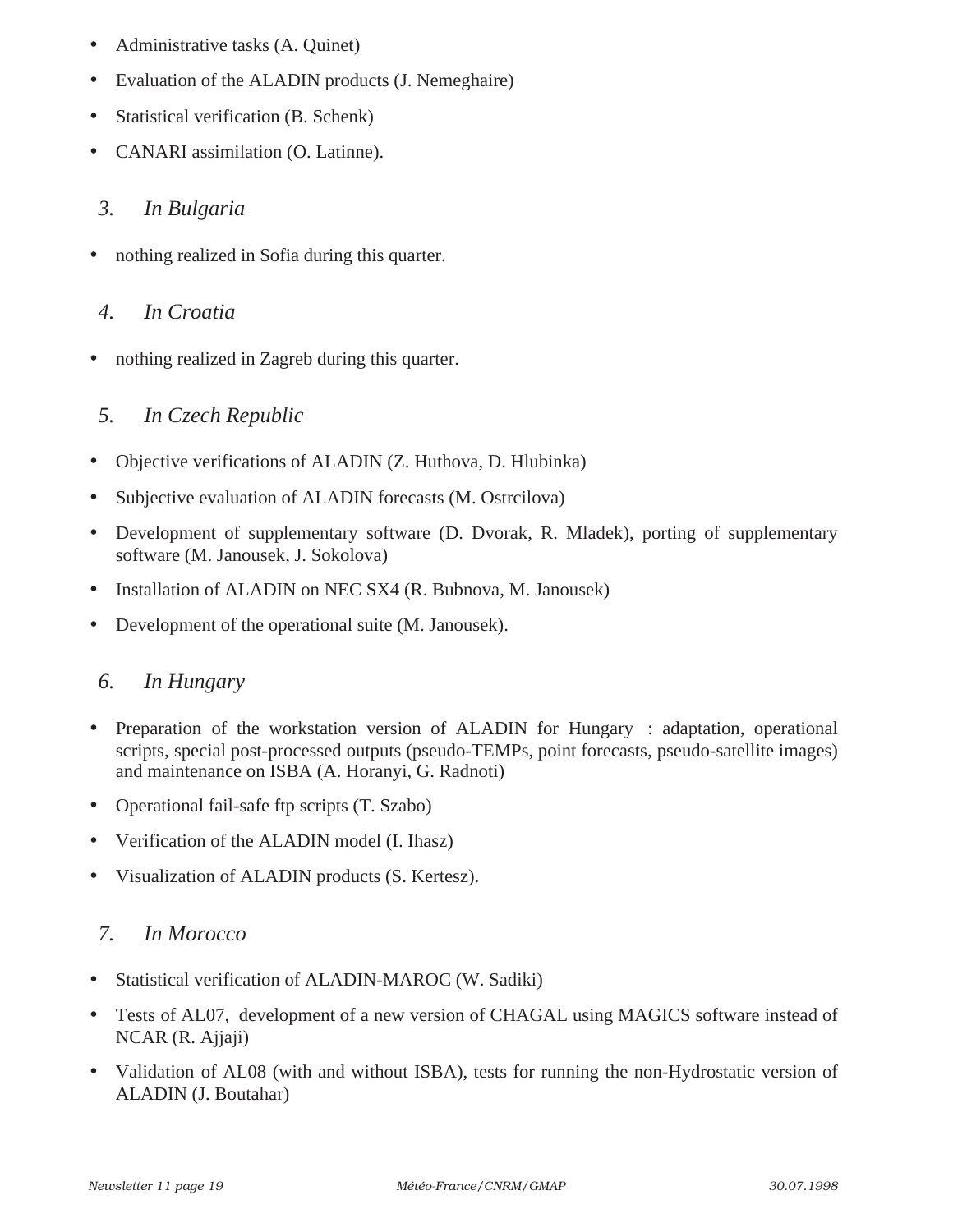- Study of the closure for convection, forecasted satellite pictures (M. El Abed)
- Integration of all observations data over ALADIN-MAROC domain in ALADIN-MAROC, creation of CMAFOC files (H. Haddouch).

# *8. In Poland*

- Software development for automatic data acquisition (A. Dziedzic)
- Software development for NWP products dissemination (W. Owcarz)
- ALADIN optimization on SP2 machine, porting auxiliary software to SP2, administration and organization (M. Jerczynski)
- NWP products visualization with vis5D (M. Szczech, J. Woyciechowska).

### *9. Portugal*

- Operational installation on DEC workstation and modifications for ISBA (C. Madeira)
- Administration, observation conversion with Mandalay (M. Almeida)
- Verification, graphical tools (F. Prates).

### *10. In Romania*

- Data assimilation and ISBA (L. Dragulanescu)
- Implementation and validation of ISBA (E. Cordoneanu)
- Verification (C. Dutescu)
- Physical parametrizations (O. Valianatos)
- Tests with the non-Hydrostatic version (D. Iorgulescu)
- Vertical resolution, sensitivity and LBC (M. Caian)
- LBC and validation (V. Ivanovici).

### *11. In Slovakia*

- Visualization of fields (M. Kanokovska)
- Verification (J. Vivoda)
- Verification of pseudo-TEMPs (M. Gera)
- ALADIN for workstation (O. Spaniel)
- Diagnostic parameters derived from ALADIN (A. Simon)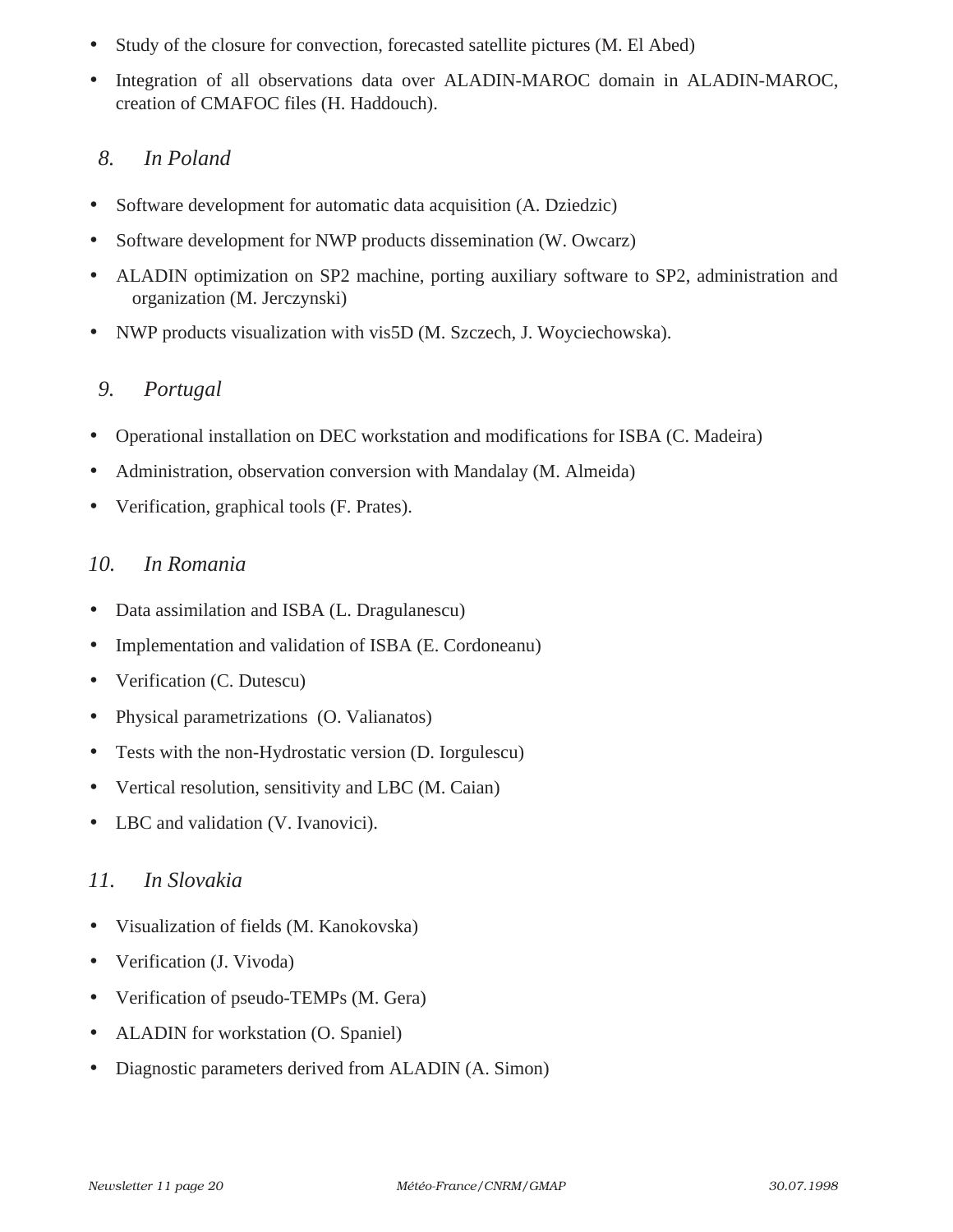• Data collection (R. Danis).

### *12. In Slovenia*

- Visualization (N. Pristov)
- phasing and ISBA (J. Jerman)
- Validation (M. Zagar)
- *13. Deported work by Météo-France*
- Nothing this quarter.

### **ALADIN developments in Toulouse during the second quarter of 1998**

Around 30 persons (including 3/4 of visitors) have almost reached the common effort of 60 people.month. Some have contributed to the success of one (at least !) of the following main events and/or have dealt with more specific research or development studies.

### *1. Main events in Toulouse this quarter*

- the operational suite (ARPEGE and ALADIN-FRANCE) was implemented on the Fujitsu and is operational since the 29th of June.
- the phasing for preparation of ALADIN cycle 9 is going on since the beginning of June, with the Toulouse GMAP team (under C. Fischer coordination) and the participation of R. Ajjaji and J.

![](_page_20_Picture_12.jpeg)

Boutahar (Morocco), P. Neytchev (Bulgaria), C. Soci (Romania) and the help of other visitors present at that time in Toulouse (R. Bunova from Czech Republic, Ilian Gospodinov from Bulgaria, C. Madeira from Portugal, ...)

Fruit of several phasings' experience, the *"ALADIN phaser's guide"* has been published. It will be a very useful tool for all future phasers. Many thanks to the authors (R. Ajjaji, J. Boutahar & J.-F. Geleyn)

It is available on our public ftp (see Annexes).

• R. Bubnova (Czech Republic) and M. Siroka (Slovakia) have taken care of ALADIN-LACE in Toulouse this quarter.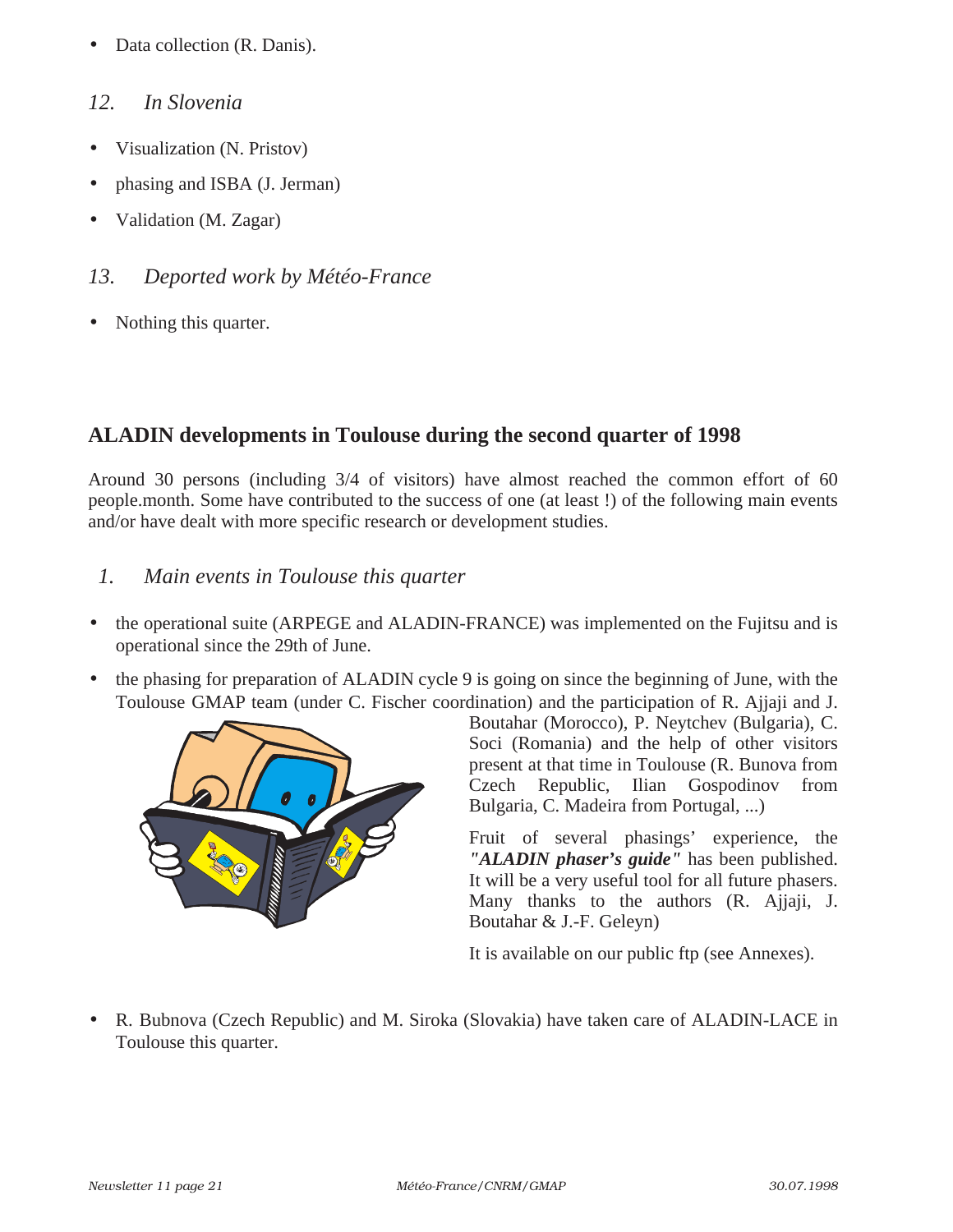• a new tool ALMA : ALadin MAnager should help you to run most of the utilities developed around ALADIN and, in a future version, will prepare scripts for the different configurations of ALADIN.

At the moment, the utilities available on the Fujitsu VPP and the SUN workstation are :

![](_page_21_Picture_2.jpeg)

- EDitField : transforms FA file to ASCII file containing latitude, longitude, value;

- ECTOplasme : gives the energy spectra with respect to the total elliptic wave number (it is a better and less expensive version of former SPECWOR);

- FRODO : extracts informations from the header of a FA file;

- CHAGAL : plots ALADIN files using NCAR software.

Today, on the SUN workstation, ALMA can only "manage" CHAGAL but the three other utilities will be under ALMA control very soon.

Please find below an example of ALMA interface.

| $ALMA = v0.50$<br><b>Options</b><br><b>Eile</b>                                                                                                                                                                                                                                                                                                                      | $He$ lp                                                                                                          |
|----------------------------------------------------------------------------------------------------------------------------------------------------------------------------------------------------------------------------------------------------------------------------------------------------------------------------------------------------------------------|------------------------------------------------------------------------------------------------------------------|
| About<br>탑<br>Scripts<br><b>Namelists</b><br>Manager                                                                                                                                                                                                                                                                                                                 | Batch-jobs<br>Domain<br>Maker<br>Chagal<br>Manager                                                               |
| -File Manager-<br>FA file: /users/ext/gril/ALMA/PFALADFRANP01+0000                                                                                                                                                                                                                                                                                                   | 쐶<br>國                                                                                                           |
| Variables area<br><b>Info File</b><br><b>Wind Options</b><br><b>CLSVENT, HERIDIEN</b><br>Select a Field:<br>Wind field<br>$\frac{1}{2}$ $\frac{1}{2}$<br>Type:<br><b>Title Options</b><br>$\blacksquare$ Informations<br>$\blacksquare$ Display title informations<br>Density :<br>십<br>Vent<br>Variable Name :<br>4<br>십<br>Variable Unit :<br>Overscaling :<br>1,0 | <b>FA Viewer</b><br>Base 98/07/01 00UTC <mark>36</mark><br>Valid 98/07/02 12UTC <mark>36</mark><br>Vent    <br>п |
| Display Options<br>Isolines scheme :<br>Number of Isolines :<br>10<br>by Number of Isoline =                                                                                                                                                                                                                                                                         | استر و ران                                                                                                       |
| Commands<br>More info on file<br>Clear<br><b>RUN</b>                                                                                                                                                                                                                                                                                                                 | Vue and movie control:<br>Total: 1<br>$\mathbf{z}$<br>이호<br>R<br>녝<br>Frame number:<br>1                         |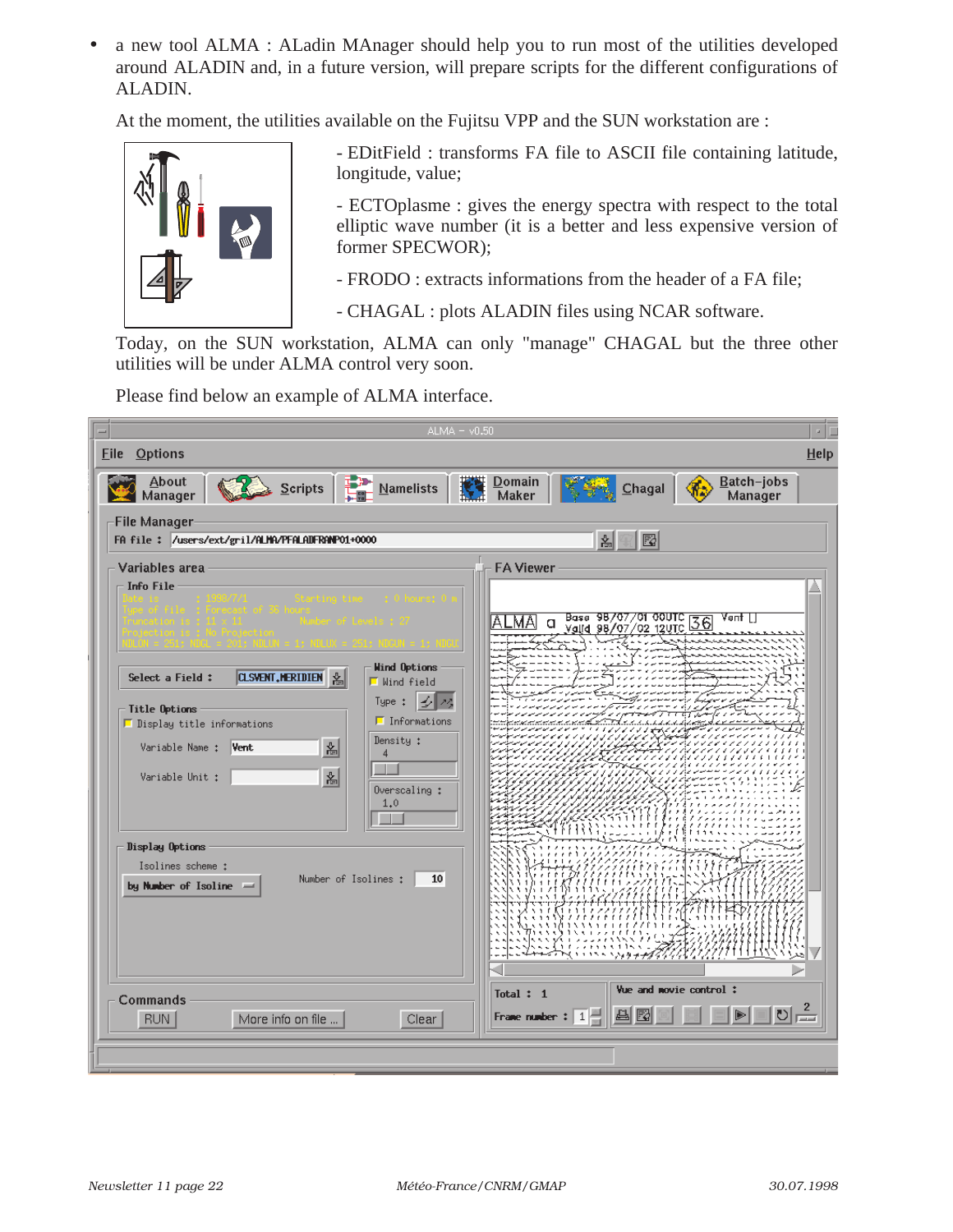### *2. Other visitors research or development studies*

• D. Cemas : "Introduction of the semi-Lagrangian formalism for the lower boundary condition"

In order to correct lower boundary condition for three terms in the NH dynamics, some analysis and the coding of one possible treatment of LBC eulerian formalism in eulerian and semi-Lagrangian mode was realized. A better way to improve this treatment in semi-Lagrangian model is still to be done. The work underlines the well-known interest for a ALADIN/2d vertical model for this kind of study.

- F. Chome : "Training on CANARI in ALADIN"
- D. Dvorak : "Radiative upper boundary conditions for semi-Lagrangian"

Radiative upper boundary is a new method to formulate the top of the model. In contrary to the classical formulation, it should prevent reflection of vertical propagating waves from lower levels towards the top. Consequently, more realistic values of horizontal diffusion can be kept. Up to now, the new scheme can run with good results on eulerian and semi-Lagrangian modes with three temporal levels.

• M. El Abed : "Precipitation in ALADIN-MAROC"

Forecasters notice that ALADIN-MAROC gives excessive precipitations during hot season. A study of typical cases was done and a proposed solution of modification of the calculation of the specific humidity in the CANARI analysis was tested with success.

• G. Ganev : "Maximum length of the time-step with latest refinement of the semi-Lagrangian scheme"

The possibility of extension of the time-step in ALADIN (in the frame of the future increase of the resolution) was studied. Experiments were made to verify the stability of the semi-Lagrangian scheme when modifying the time-step and using new dynamics and new physics.

• M. Jerczynski : "Different studies related to the latest changes in semi-Lagrangian scheme and physics package of the ALADIN model"

First, the new anti-aliasing improvements was proved to allow the shift of the default value of NTRUN parameter from 25% to 80% of NSMAX.

Then, instability problems were studied.

As a consequence to M. Jerczynski and G. Ganev stays, a saving of 20% to 25% of the operational time-step can be expected.

• C. Madeira : "Cloud optical properties retuning"

The current setup of ARPEGE/ALADIN radiative transfer parameterization scheme presents three problems: an albedo too high, too thick ice clouds in thermal radiation and not absorbing enough ice clouds in solar one. A retune of the optical properties was done in order to attempt to solve these three problems taking into account the constraint that solar absorption by liquid water should be kept roughly constant.

• M. Monteiro : "Diagnostics on the calculation of background error covariances using NMC method"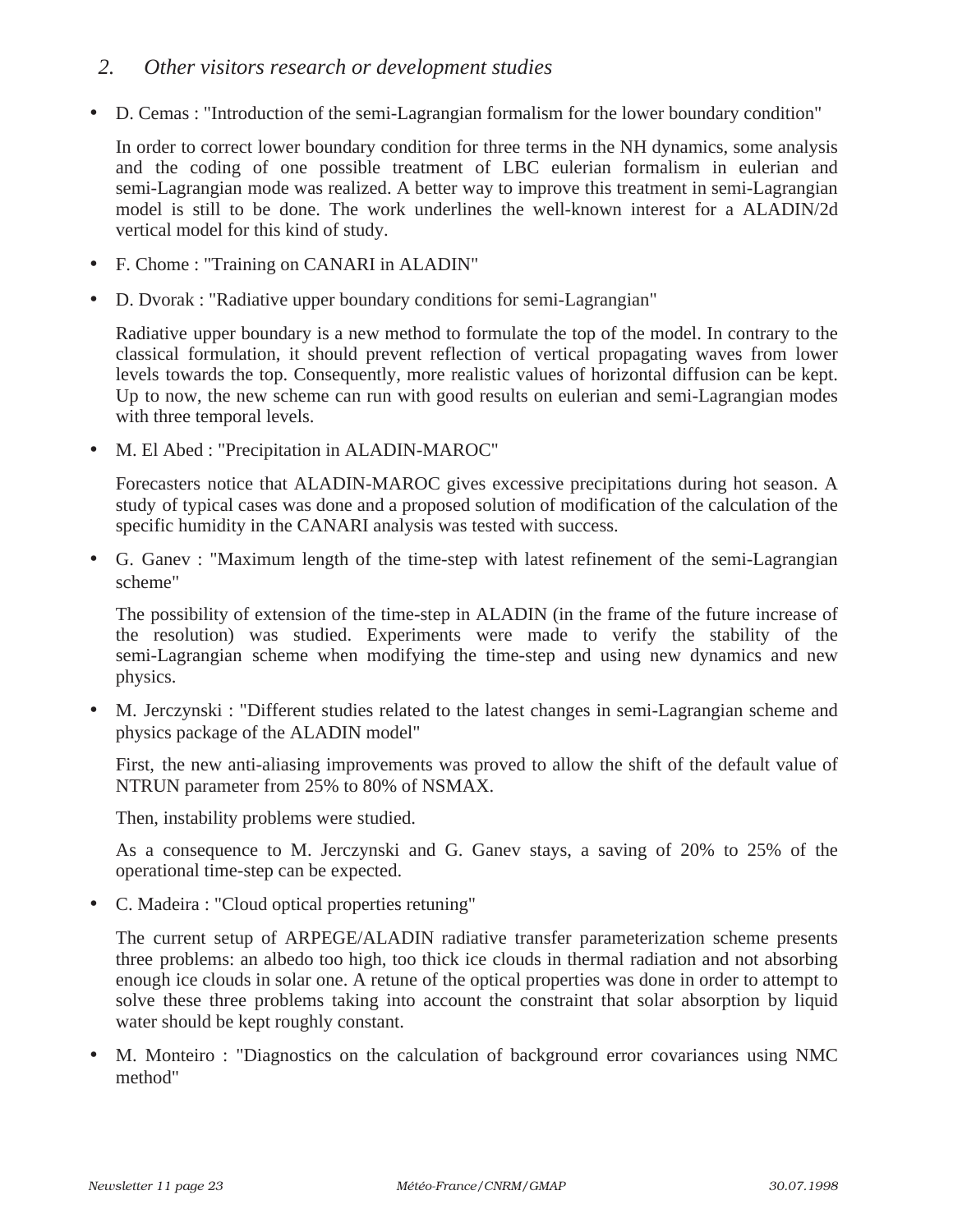The comparison the statistics of background error using NCEP method in ALADIN-LACE and the statistics for ALADIN-FRANCE obtained by L. Berre shows the interest of a 4D-Var assimilation in ALADIN.

• R. Mladek : "Heavy Precipitation in the Alpine Region"

Software for computations and results plotting has been prepared. Data are available only from Italy (until 1997) and France. Data from the two other participants (Switzerland and Germany) are long in coming and will be treated during the next stay.

• F. Prates : "Study of the coupling between a hydrostatic coupling and non-Hydrostatic coupled one"

The aim of this work was to study the coupling between the hydrostatic and the non-Hydrostatic versions of ALADIN model on a high resolution. A set of simulations were performed using the semi-Lagrangian, three-time-level schemes on a 2.5 km horizontal resolution and 40 vertical levels. A new orography dataset with 1 km horizontal resolution was used to define the model orography. The boundary files were taken from the forecasts of ALADIN for the PYREX Case experiment.

• M. Siroka : "Introduction of new Jb, i.e. statistical balance, in ALADIN"

The so-called "New Jb" term of ARPEGE/IFS (statistical and balance characteristics of forecast error incorporated in the background constraint of variational data assimilation) was adapted fro 3D-Var ALADIN. New and specific feature of ALADIN is the multivariate treatment of the humidity forecast errors. New Jb was technically tested (gradient test of Jb) but no meteorological validation (e. g. single obs experiment) was yet performed.

• V. Spiridonov : "CROCUS"

The CROCUS model was coupled with the 1D version of ARPEGE model.

• J. Vivoda :"Intercomparison of physical packages"

The 1D version of ARPEGE/ALADIN model was modified by adding CLIMA-ARPEGE configuration which uses another radiative scheme. Then, the ECMWF part of the IFS/ARPEGE was added in the 1D model requiring the interpolation of deep soil variables.

• M. Zitouni :"Impact of surface analysis with ISBA and CANARI in ALADIN"

Two assimilation suits were developed : one with only surface analysis and the other, much more expensive, with all levels analysis. Tests were performed on different domains for 48 hour integration. Results are very similar (for prices very different !) and very close to the results obtained without analysis. This underlines the necessity of new tunings or improvements in the surface analysis in ALADIN model.

• E. Zsoter : "Impact of higher vertical resolution in ALADIN"

Experiments were made to test the impact of more vertical levels in ALADIN. As a first approach, 41 vertical levels instead of 27were introduced, without touching the theoretical part of the defining procedure of the vertical spacing, and also not involving a new assimilation cycle. Evaluation of how big further improvement might be expected increasing the vertical resolution of ARPEGE, in the procedure providing coupling files for ALADIN run was done. The overall verification results of the forecasts with 41 levels are moderate, there are rather some deterioration on the surface, and just a slight improvement in the atmosphere.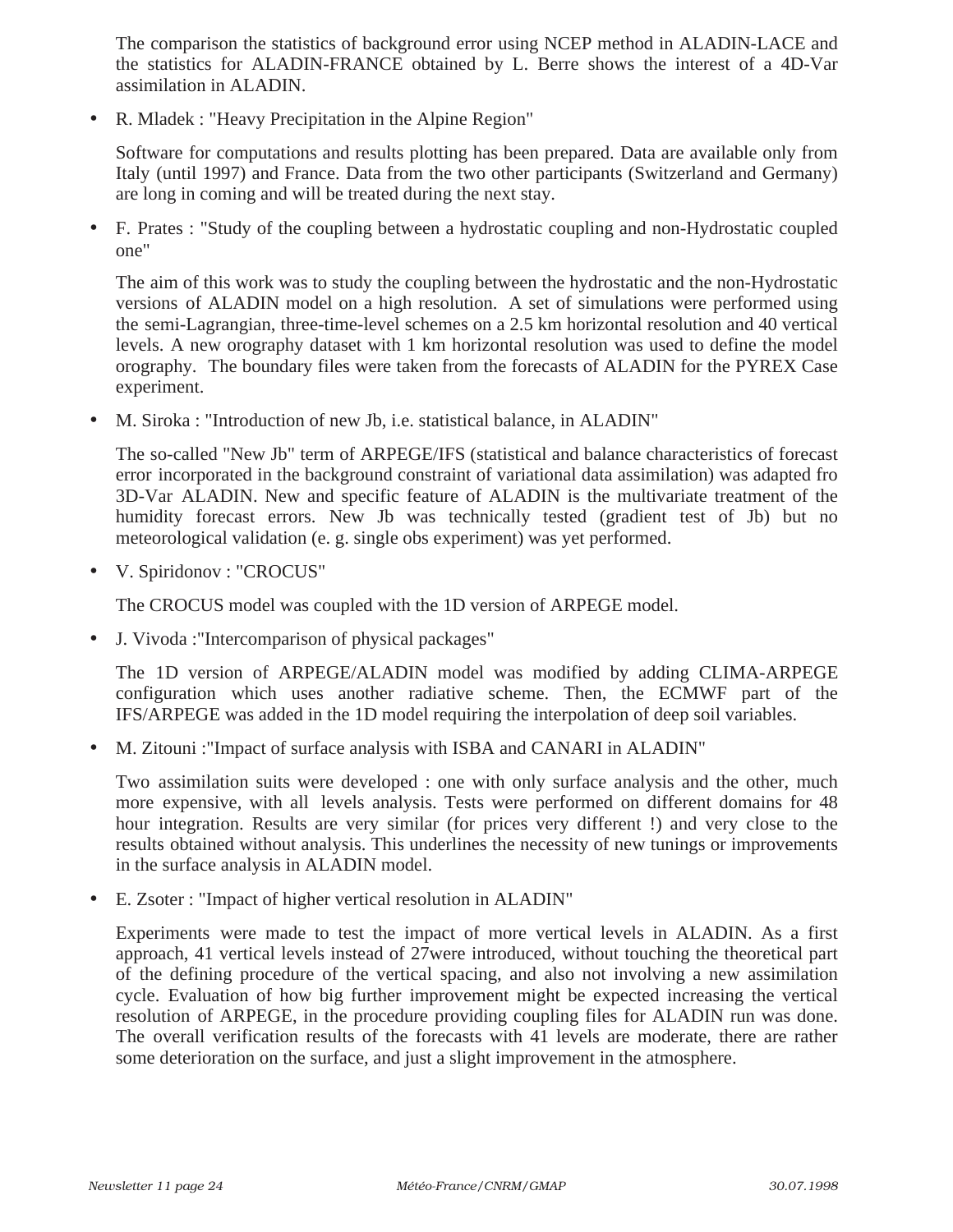### *3. Other research or development studies by the Toulouse permanent staff*

- Configuration 601 has been coded for ALADIN and is being tested (C. Fischer)
- Thanks to J.-M. Audoin, ALADIN can now run on our SUN workstation. The configurations e001, e927 and Full-Pos are available but some optimizations are still necessary. Some tools (import\_fa, grogrid, new version of libemos) run on SUN platform too.
- The configuration e923 was improved through the resolution of various problems, the introduction of the possibility of using an input spectral orography and a sparing of computer time; this configuration was also used for new applications (D. Giard, P. Le Moigne).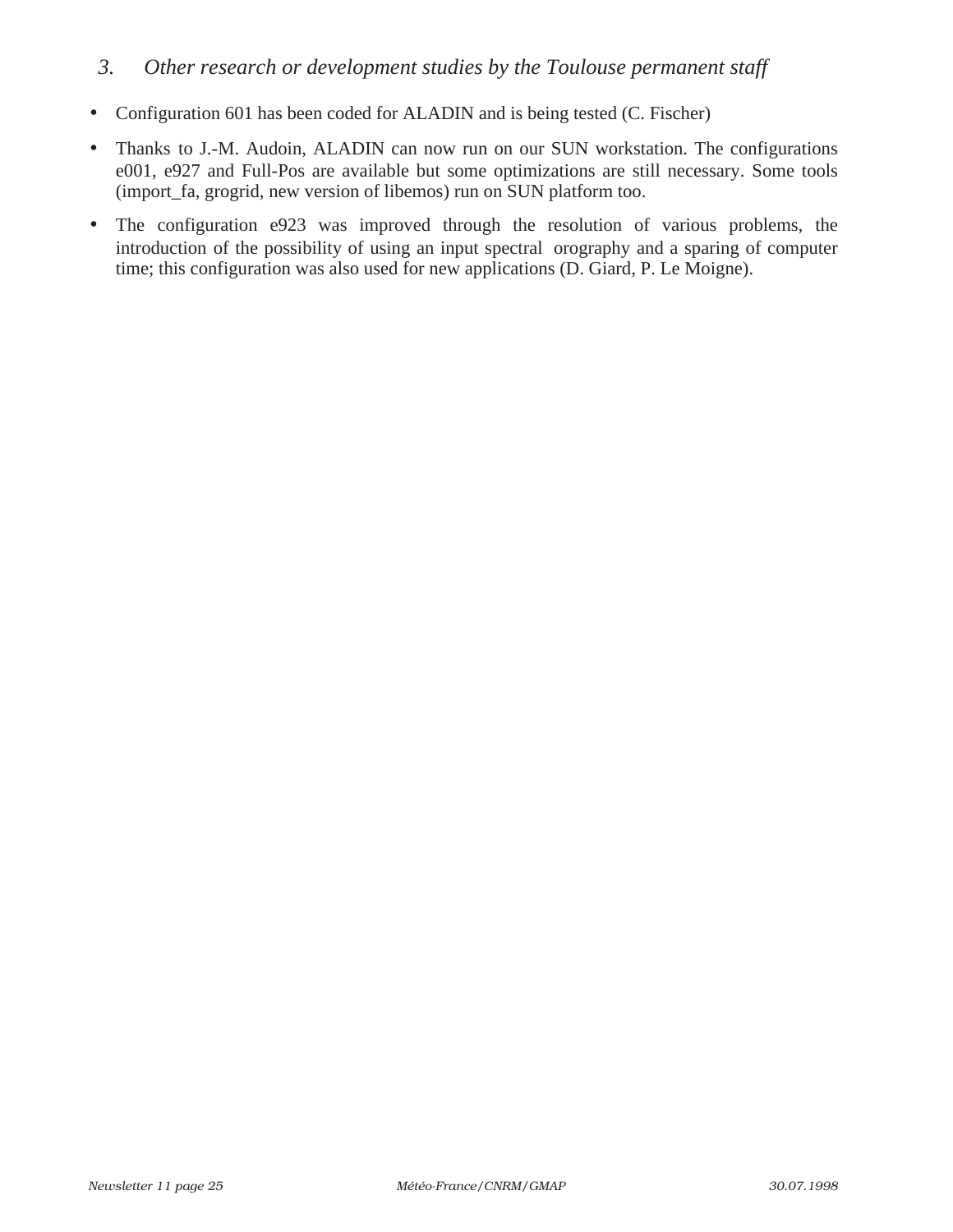### **Annexes :**

# **List of documents available on public ftp : cnrm-ftp.meteo.fr, under the directory /pub-aladin on the user anonymous**

- Toulouse\_stays.ps , *updated on 28-07-98* : visitors expected in Toulouse in 1998 (provisional document).
- participations Toulouse.ps , *updated on 27-07-98* (5 pages) : graphics statistics of the participation in the Toulouse part of the ALADIN project. Statistics on June 30, 1998.
- participations compare.ps , *updated on 27-07-98* (4 pages) : graphics statistics of the participation in the ALADIN project, since the last quarter of 1995, with a comparison of deported work and work realized in Toulouse. Statistics on March 31, 1998.
- participations\_total.ps, *updated on 27-07-98* (4 pages) : graphics statistics of the participation in the Toulouse part of the ALADIN project. Statistics on June 30, 1998 for the Toulouse part and March 31, 1998 for the Deported work.
- news9.ps : ALADIN Newsletter 9 (color postscript), updated on 30-01-98 (26 pages)
- news9bw.ps : ALADIN Newsletter 9 (black and white postscript), updated on 30-01-98
- news10.ps : ALADIN Newsletter 10 (color postscript), updated on 19-05-98 (42 pages)
- news10bw.ps : ALADIN Newsletter 10 (black and white postscript), updated on 19-05-98

![](_page_25_Picture_10.jpeg)

- *news11.ps* : ALADIN Newsletter 11 (color postscript), updated on 30-07-98 (30 pages)
- *news11bw.ps* : ALADIN Newsletter 11 (black and white postscript), updated on 30-07-98
- wk\_minutes\_980330.ps: Minutes from the ALADIN Workshop on various implementations of the model within ALADIN partners held in Toulouse last February (5 pages), updated on 30-03- 98
- aladintheque.ps : list (with abstracts) of 88 ALADIN documents available in paper format, updated on 19-05-98
- *ama98.txt* : call for contributions for the "Atelier de l'Atmosphère" to be held in Toulouse on December 8-10th, 1998, updated on 28-07-98

![](_page_25_Picture_16.jpeg)

- *phasersguide.ps* : the ALADIN phaser's guide, updated on 30-07-1998
- *docECTO.v1.00* : documentation of the ECTOplasm utility, updated on 04-06-1998

![](_page_25_Picture_19.jpeg)

• *docEDF.v1.10* : documentation of the EDitFile utility, updated on 04- 06-1998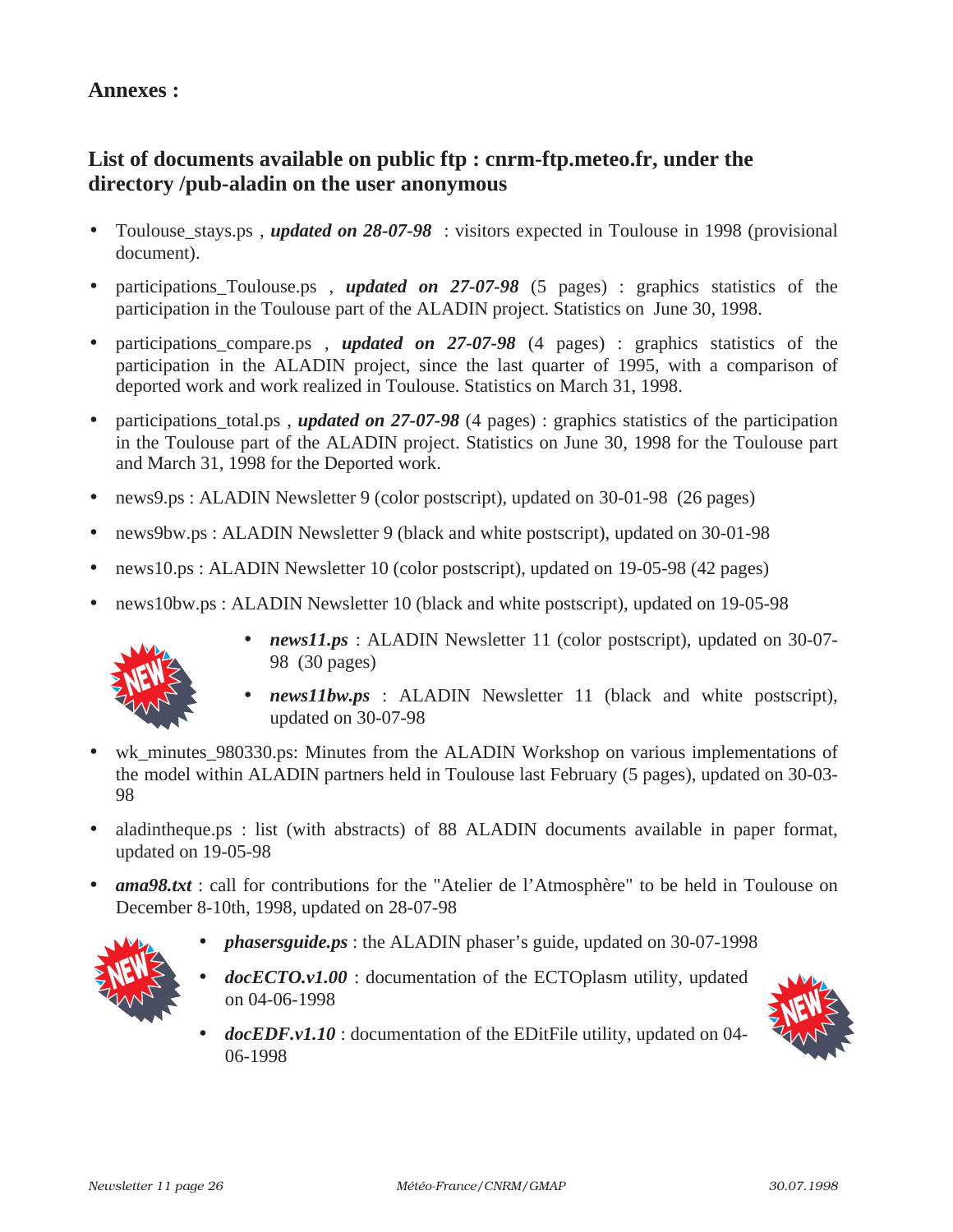![](_page_26_Figure_0.jpeg)

Updated on 30-JUN-98 (Toulouse) and 31-MAR-98 (Outside)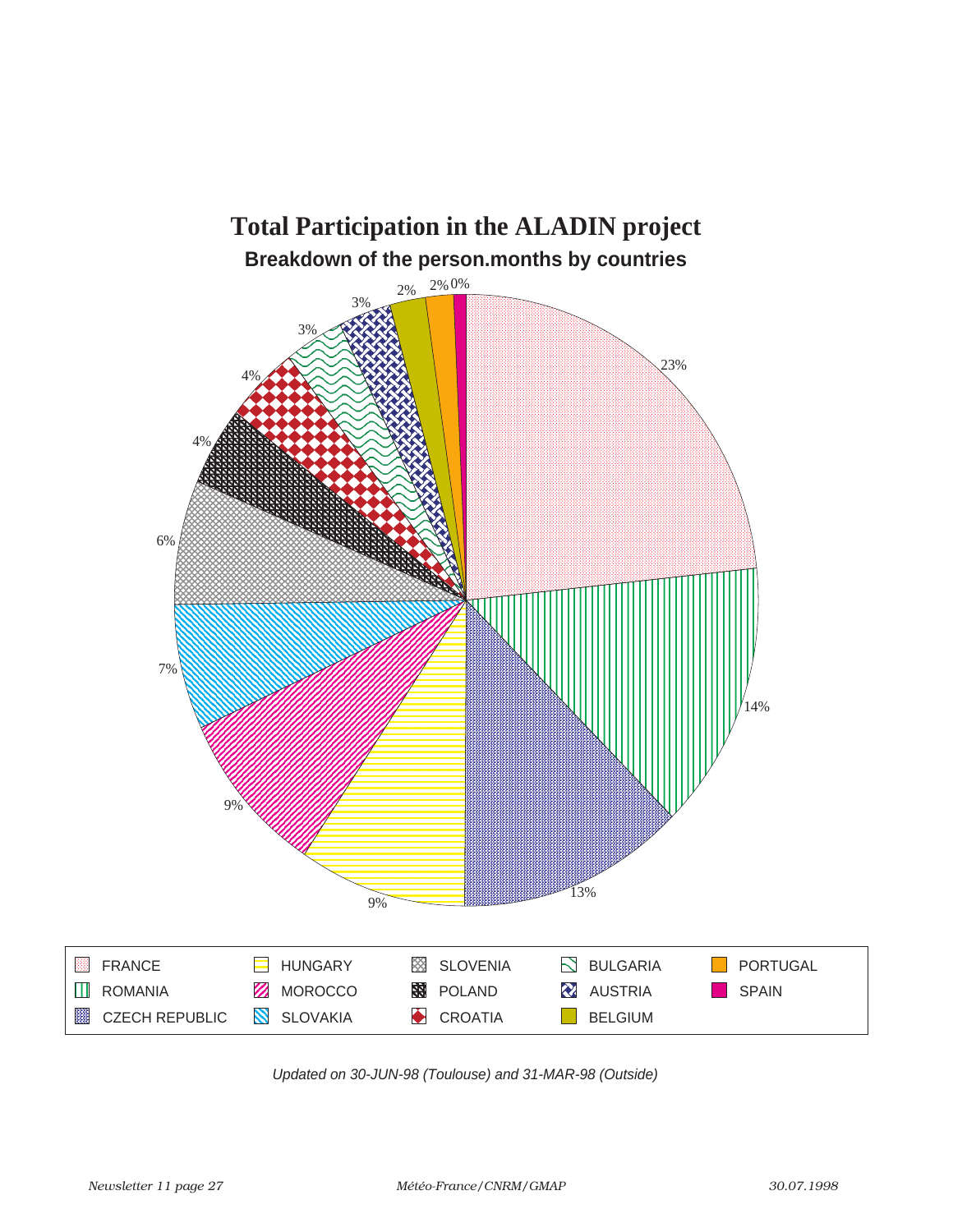# **Participation in the ALADIN project since the last quarter of 1995 Breakdown of the person.months by countries (Toulouse/Deported)**

![](_page_27_Figure_1.jpeg)

Between 30-SEP-95 and 31-MAR-98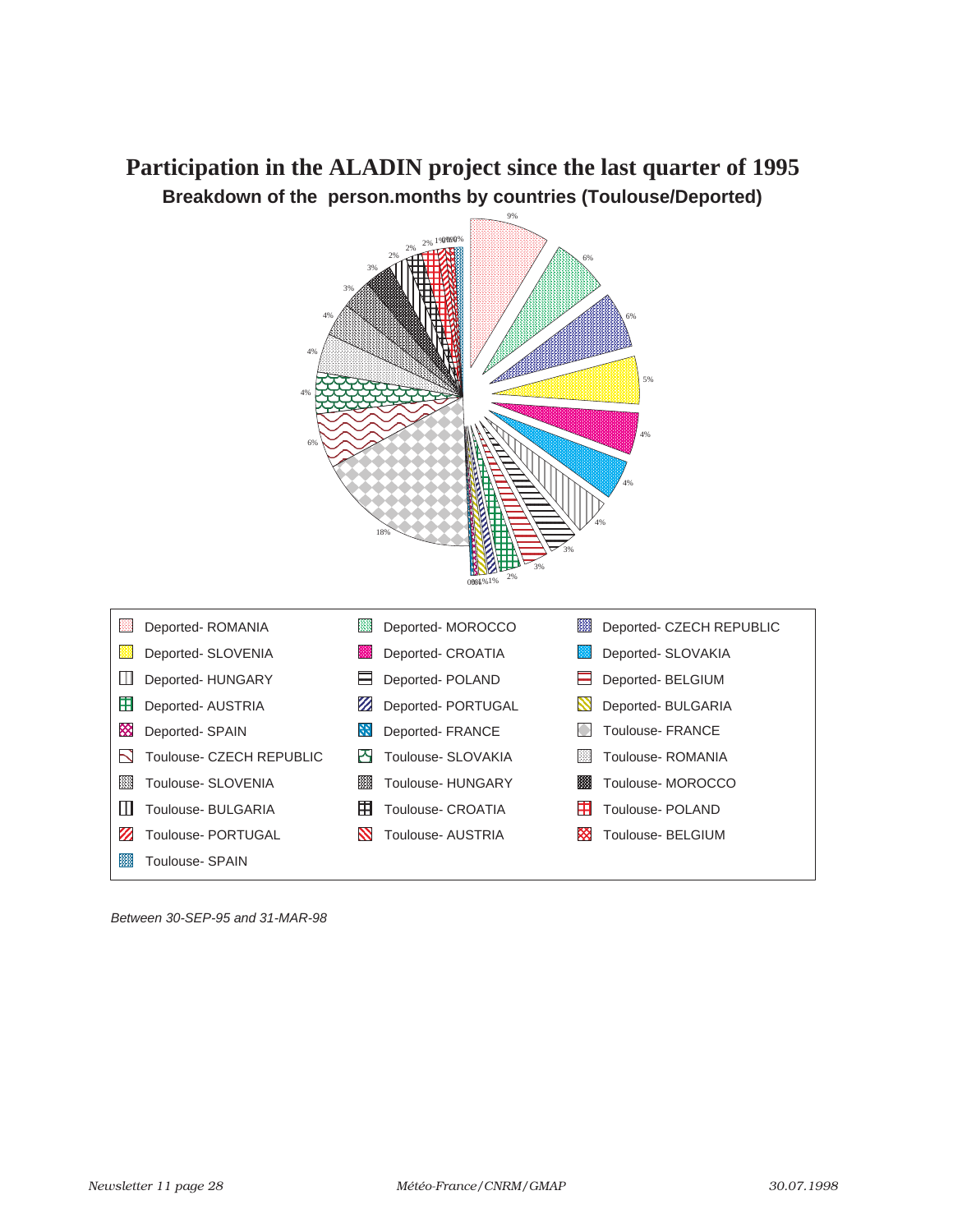Total Participation in the ALADIN Project **Total Participation in the ALADIN Project** Breakdown of the person.months by countries **Breakdown of the person.months by countries**

![](_page_28_Figure_1.jpeg)

![](_page_28_Figure_2.jpeg)

Newsletter 10 page 29 *Newsletter 10 page 29*

Météo-France/CNRM/GMAP *Météo-France/CNRM/GMAP*

30.07.1998 *30.07.1998*